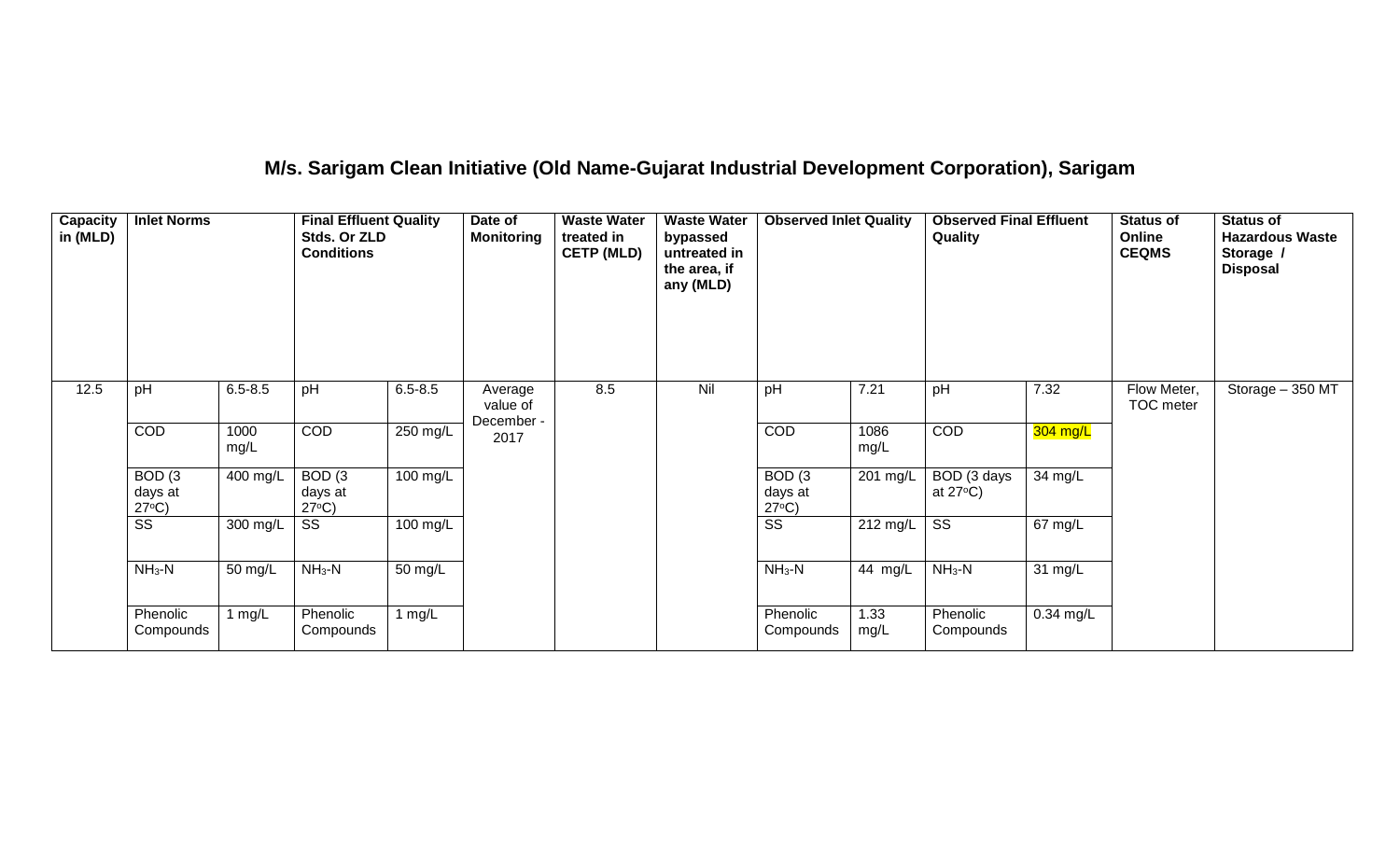## **M/s. Vapi Waste & Effluent Management Co. Ltd, Vapi**

| Capacity<br>in (MLD) | <b>Inlet Norms</b>     |                       | <b>Final Effluent Quality</b><br>Stds. Or ZLD<br><b>Conditions</b> |                   | Date of<br><b>Monitoring</b> | <b>Waste Water</b><br>treated in<br><b>CETP (MLD)</b> | <b>Waste Water</b><br>bypassed<br>untreated in<br>the area, if<br>any (MLD) | <b>Observed Inlet Quality</b> |           | <b>Observed Final Effluent</b><br>Quality |             | <b>Status of</b><br>Online<br><b>CEQMS</b> | <b>Status of</b><br><b>Hazardous Waste</b><br>Storage /<br><b>Disposal</b> |
|----------------------|------------------------|-----------------------|--------------------------------------------------------------------|-------------------|------------------------------|-------------------------------------------------------|-----------------------------------------------------------------------------|-------------------------------|-----------|-------------------------------------------|-------------|--------------------------------------------|----------------------------------------------------------------------------|
| 55                   | pH                     | $6.5 - 8.5$           | pH                                                                 | $6.5 - 8.5$       | Average<br>value of          | 55                                                    | Nil                                                                         | pH                            | 7.56      | pH                                        | 7.67        | pH, Flow<br>Meter, TOC &                   | Storage $-23,000$<br>MT                                                    |
|                      | COD                    | 1000<br>mg/L          | COD                                                                | 250 mg/L          | December -<br>2017           |                                                       |                                                                             | COD                           | 1496 mg/L | COD                                       | 390 mg/L    | DO Meter                                   |                                                                            |
|                      | <b>BOD</b>             | $\overline{400}$ mg/L | <b>BOD</b>                                                         | $30 \text{ mg/L}$ |                              |                                                       |                                                                             | <b>BOD</b>                    | 220 mg/L  | <b>BOD</b>                                | 28 mg/L     |                                            |                                                                            |
|                      | $\overline{\text{ss}}$ | 300 mg/L              | $\overline{\text{ss}}$                                             | 100 mg/L          |                              |                                                       |                                                                             | $\overline{\text{ss}}$        | 270 mg/L  | $\overline{\text{ss}}$                    | 41 mg/L     |                                            |                                                                            |
|                      | $NH3-N$                | 50 mg/L               | $NH_3-N$                                                           | 50 mg/L           |                              |                                                       |                                                                             | $NH3-N$                       | 82 mg/L   | $NH_3-N$                                  | 55 mg/L     |                                            |                                                                            |
|                      | Phenolic<br>Compounds  | 1 $mg/L$              | Phenolic<br>Compounds                                              | 1 $mg/L$          |                              |                                                       |                                                                             | Phenolic<br>Compounds         | 1.25 mg/L | Phenolic<br>Compounds                     | $0.51$ mg/L |                                            |                                                                            |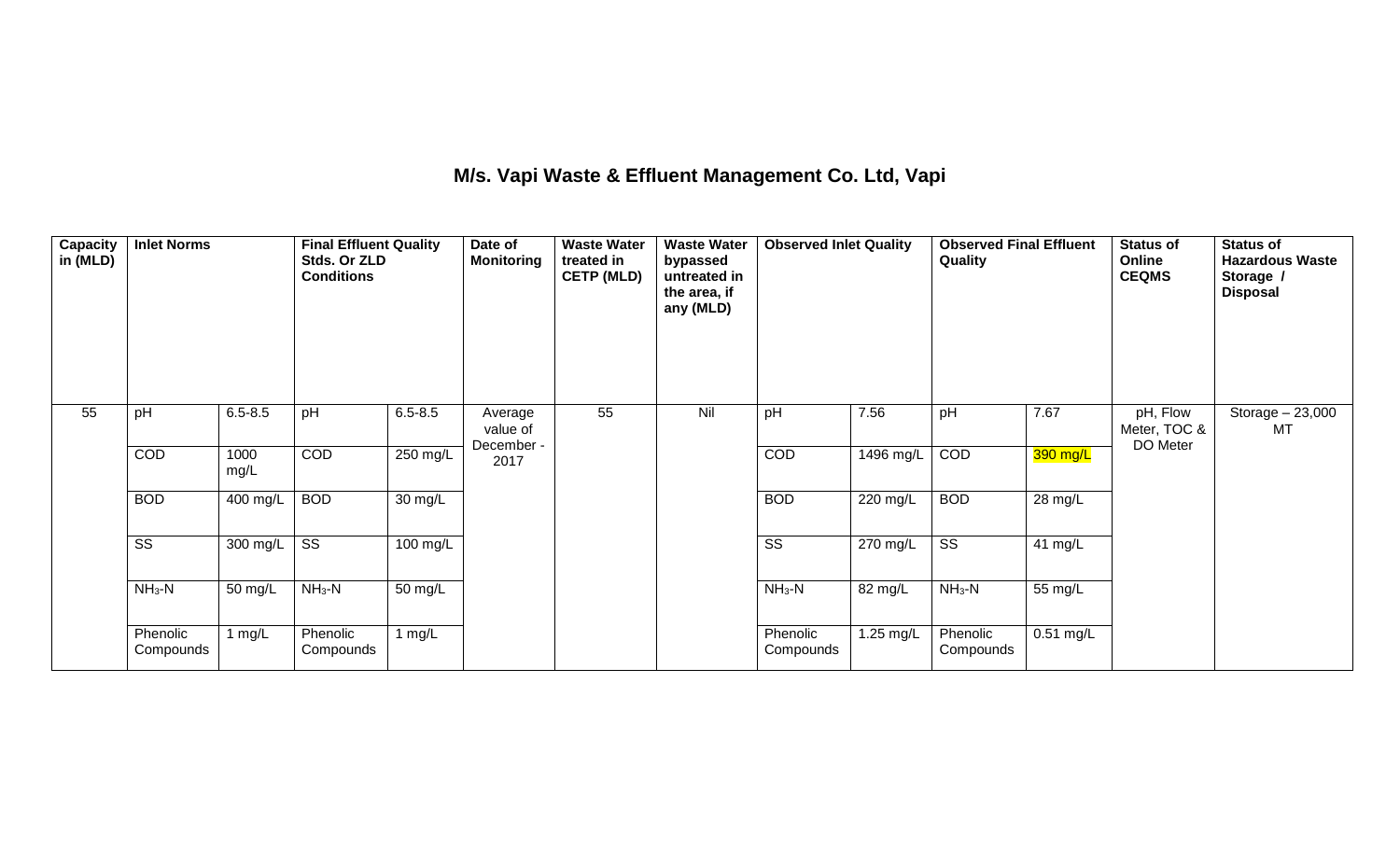## **M/s. Sachin Infra Environment Ltd., GIDC-Sachin, Surat**

| Capacity<br>in (MLD) | <b>Inlet Norms</b>     |                  | <b>Final Effluent Quality</b><br>Stds. Or ZLD<br><b>Conditions</b> |             | Date of<br><b>Monitoring</b>      | <b>Waste Water</b><br>treated in<br><b>CETP (MLD)</b> | <b>Waste Water</b><br>bypassed<br>untreated in<br>the area, if<br>any (MLD) | <b>Observed Inlet Quality</b> |           | <b>Observed Final Effluent</b><br>Quality |             | <b>Status of</b><br>Online<br><b>CEQMS</b> | <b>Status of</b><br><b>Hazardous Waste</b><br>Storage /<br><b>Disposal</b> |
|----------------------|------------------------|------------------|--------------------------------------------------------------------|-------------|-----------------------------------|-------------------------------------------------------|-----------------------------------------------------------------------------|-------------------------------|-----------|-------------------------------------------|-------------|--------------------------------------------|----------------------------------------------------------------------------|
| 50                   | pH                     | Not<br>Furnished | pH                                                                 | $6.5 - 8.5$ | Average<br>value of<br>December - | 40                                                    | Nil                                                                         | pH                            | 6.74      | pH                                        | 7.53        | pH, Flow<br>Meter, TOC                     | Storage - 600 MT                                                           |
|                      | COD                    | 1000<br>mg/L     | COD                                                                | $250$ mg/L  | 2017                              |                                                       |                                                                             | COD                           | 1404 mg/L | COD                                       | 270 mg/L    |                                            |                                                                            |
|                      | <b>BOD</b>             | 400 mg/L         | <b>BOD</b>                                                         | 30 mg/L     |                                   |                                                       |                                                                             | <b>BOD</b>                    | 310 mg/L  | <b>BOD</b>                                | 29 mg/L     |                                            |                                                                            |
|                      | $\overline{\text{SS}}$ | 300 mg/L         | $\overline{\text{SS}}$                                             | 100 mg/L    |                                   |                                                       |                                                                             | $\overline{\text{SS}}$        | 304 mg/L  | $\overline{\text{SS}}$                    | 298 mg/L    |                                            |                                                                            |
|                      | $NH3-N$                | 50 mg/L          | $NH3-N$                                                            | 50 mg/L     |                                   |                                                       |                                                                             | $NH3-N$                       | 49 mg/L   | $NH_3-N$                                  | 36 mg/L     |                                            |                                                                            |
|                      | Phenolic<br>Compounds  | 1 $mg/L$         | Phenolic<br>Compounds                                              | $01$ mg/L   |                                   |                                                       |                                                                             | Phenolic<br>Compounds         | 0.70 mg/L | Phenolic<br>Compounds                     | $0.44$ mg/L |                                            |                                                                            |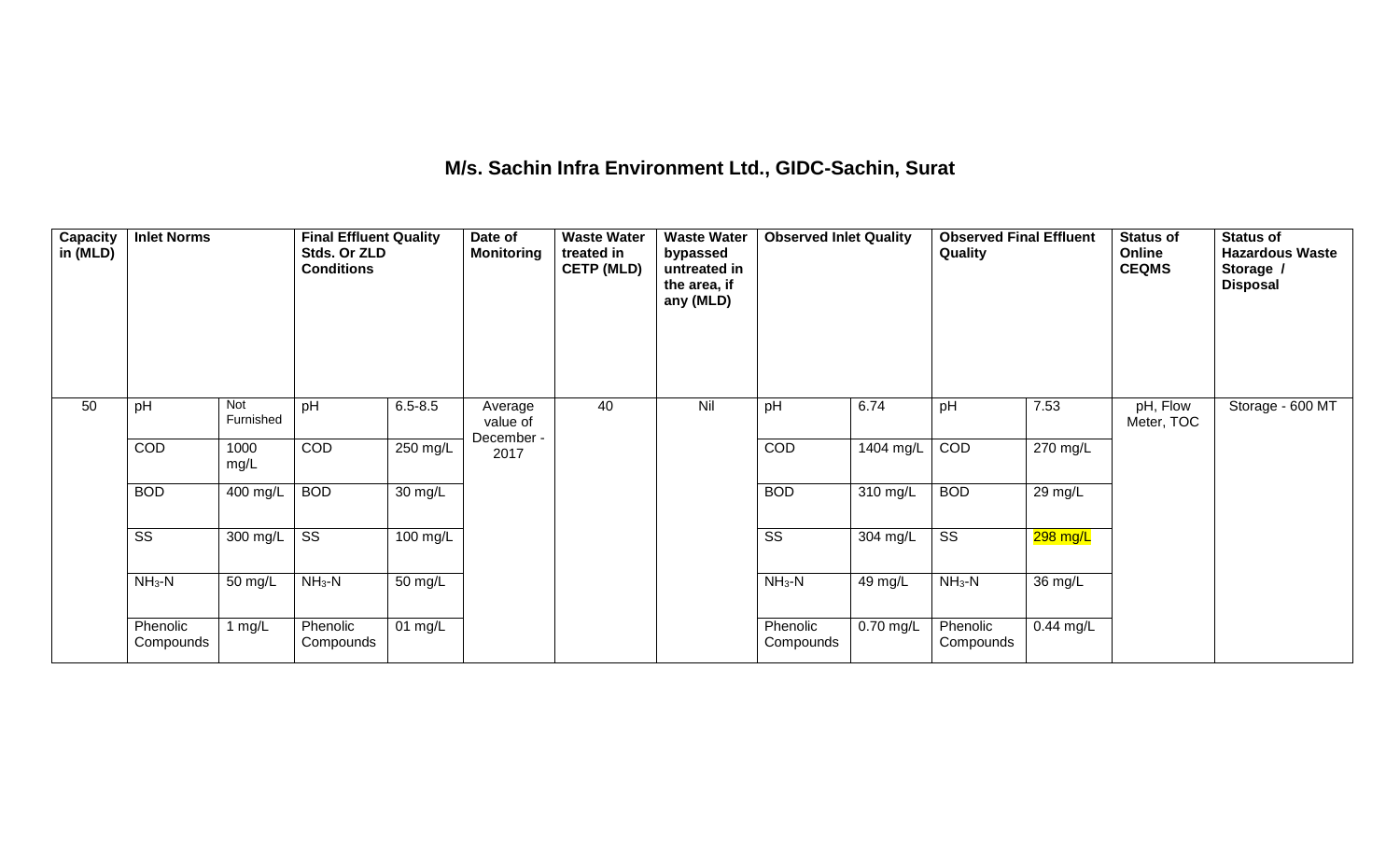#### **M/s. Globe Enviro Care Ltd. [chemical units], GIDC-Sachin, Surat**

| Capacity<br>in (MLD) | <b>Inlet Norms</b>     |              | <b>Final Effluent Quality</b><br>Stds. Or ZLD<br><b>Conditions</b> |                    | Date of<br><b>Monitoring</b>      | <b>Waste Water</b><br>treated in<br><b>CETP (MLD)</b> | <b>Waste Water</b><br>bypassed<br>untreated in<br>the area, if<br>any (MLD) | <b>Observed Inlet Quality</b> |                    | <b>Observed Final Effluent</b><br>Quality |                      | <b>Status of</b><br>Online<br><b>CEQMS</b> | <b>Status of</b><br><b>Hazardous Waste</b><br>Storage /<br><b>Disposal</b> |
|----------------------|------------------------|--------------|--------------------------------------------------------------------|--------------------|-----------------------------------|-------------------------------------------------------|-----------------------------------------------------------------------------|-------------------------------|--------------------|-------------------------------------------|----------------------|--------------------------------------------|----------------------------------------------------------------------------|
| 0.50                 | pH                     | 6.5 to 8.5   | pH                                                                 | 6.5 to 8.5         | Average<br>value of<br>December - | 0.35                                                  | Nil                                                                         | pH                            | 6.83               | pH                                        | 7.38                 | pH, TOC,<br>TSS, Flow<br>meter             | Storage $-5$ MT                                                            |
|                      | <b>COD</b>             | 3000<br>mg/L | COD                                                                | 250 mg/L           | 2017                              |                                                       |                                                                             | COD                           | 1506 mg/L          | COD                                       | 235 mg/L             |                                            |                                                                            |
|                      | <b>BOD</b>             | 1200<br>mg/L | <b>BOD</b>                                                         | 30 mg/L            |                                   |                                                       |                                                                             | <b>BOD</b>                    | $326 \text{ mg/L}$ | <b>BOD</b>                                | $\overline{28}$ mg/L |                                            |                                                                            |
|                      | $\overline{\text{ss}}$ | 300 mg/L     | $\overline{\text{ss}}$                                             | $100 \text{ mg/L}$ |                                   |                                                       |                                                                             | $\overline{\text{ss}}$        | 138 mg/L           | $\overline{\text{ss}}$                    | 40 mg/L              |                                            |                                                                            |
|                      | $NH_3-N$               | 50 mg/L      | $NH3-N$                                                            | 50 mg/L            |                                   |                                                       |                                                                             | $NH3-N$                       | 44 mg/L            | $NH3-N$                                   | 17 mg/L              |                                            |                                                                            |
|                      | Phenolic<br>Compounds  | 1 $mg/L$     | Phenolic<br>Compounds                                              | 1 $mg/L$           |                                   |                                                       |                                                                             | Phenolic<br>Compounds         | $0.74$ mg/L        | Phenolic<br>Compounds                     | 0.27 mg/L            |                                            |                                                                            |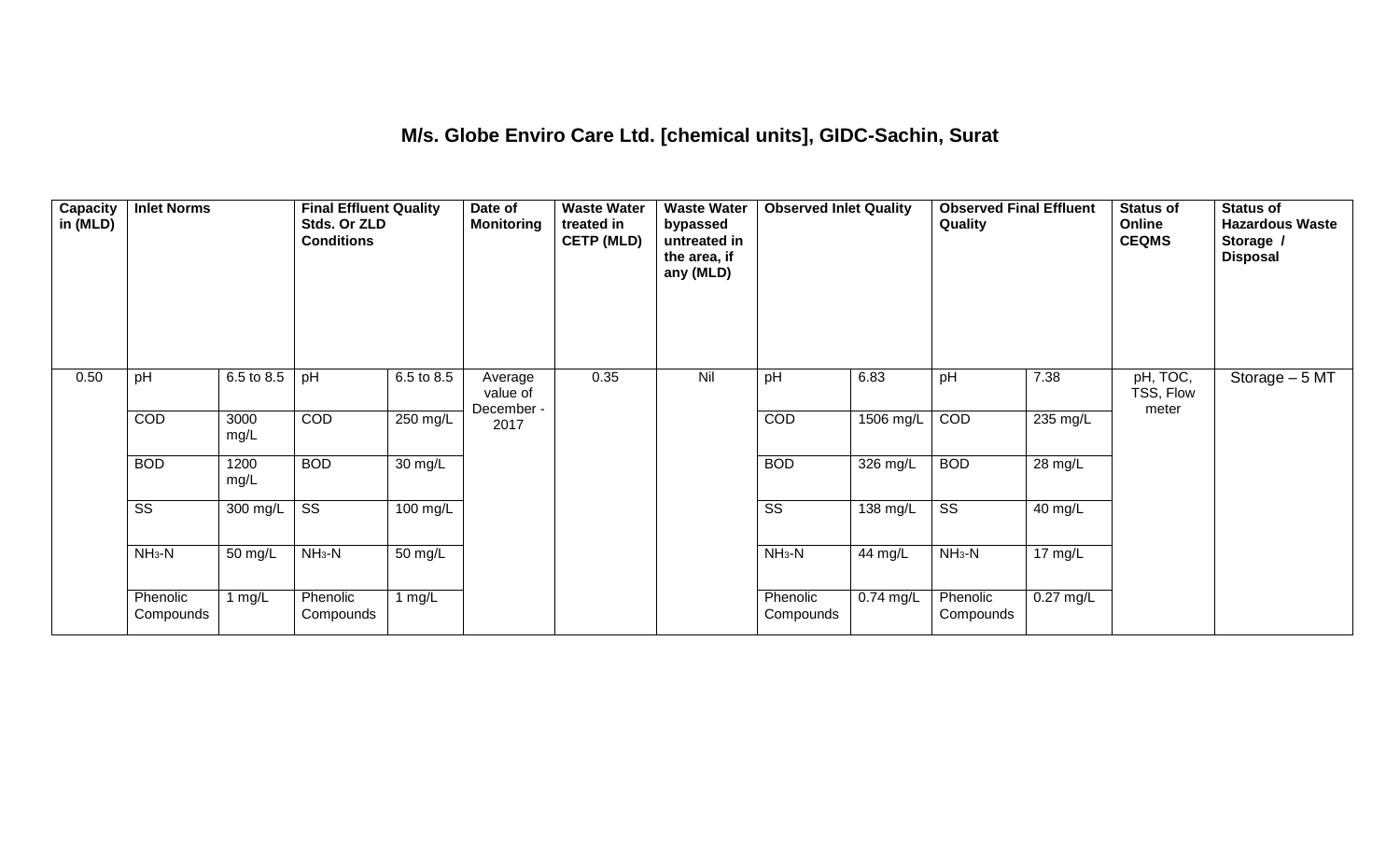# **M/s. Pandesara Infrastructure Ltd., GIDC-Pandesara, Surat**

| Capacity<br>in (MLD) | <b>Inlet Norms</b>     |              | <b>Final Effluent Quality</b><br>Stds. Or ZLD<br><b>Conditions</b> |             | Date of<br><b>Monitoring</b> | <b>Waste Water</b><br>treated in<br><b>CETP (MLD)</b> | <b>Waste Water</b><br>bypassed<br>untreated in<br>the area, if<br>any (MLD) | <b>Observed Inlet Quality</b> |           | <b>Observed Final Effluent</b><br>Quality |                   | <b>Status of</b><br>Online<br><b>CEQMS</b> | <b>Status of</b><br><b>Hazardous Waste</b><br>Storage /<br><b>Disposal</b> |
|----------------------|------------------------|--------------|--------------------------------------------------------------------|-------------|------------------------------|-------------------------------------------------------|-----------------------------------------------------------------------------|-------------------------------|-----------|-------------------------------------------|-------------------|--------------------------------------------|----------------------------------------------------------------------------|
| 100                  | pH                     | $6.5 - 8.5$  | pH                                                                 | $6.5 - 8.5$ | Average<br>value of          | 88                                                    | Nil                                                                         | pH                            | 7.27      | pH                                        | 7.53              | pH, Flow<br>Meter, TOC,<br><b>COD</b>      | Storage - 100 MT<br>Disposal - 640 MT                                      |
|                      | COD                    | 1000<br>mg/L | COD                                                                | 250 mg/L    | December -<br>2017           |                                                       |                                                                             | COD                           | 1124 mg/L | COD                                       | 220 mg/L          |                                            |                                                                            |
|                      | <b>BOD</b>             | 400 mg/L     | <b>BOD</b>                                                         | 30 mg/L     |                              |                                                       |                                                                             | <b>BOD</b>                    | 190 mg/L  | <b>BOD</b>                                | 29 mg/L           |                                            |                                                                            |
|                      | $\overline{\text{SS}}$ | 300 mg/L     | $\overline{\text{ss}}$                                             | 100 mg/L    |                              |                                                       |                                                                             | $\overline{\text{ss}}$        | 292 mg/L  | $\overline{\text{SS}}$                    | $10 \text{ mg/L}$ |                                            |                                                                            |
|                      | $NH3-N$                | 50 mg/L      | $NH3-N$                                                            | 50 mg/L     |                              |                                                       |                                                                             | $NH3-N$                       | 47 mg/L   | $NH3-N$                                   | 17 mg/L           |                                            |                                                                            |
|                      | Phenolic<br>Compounds  | 01 mg/L      | Phenolic<br>Compounds                                              | 01 $mg/L$   |                              |                                                       |                                                                             | Phenolic<br>Compounds         | 0.62 mg/L | Phenolic<br>Compounds                     | 0.22 mg/L         |                                            |                                                                            |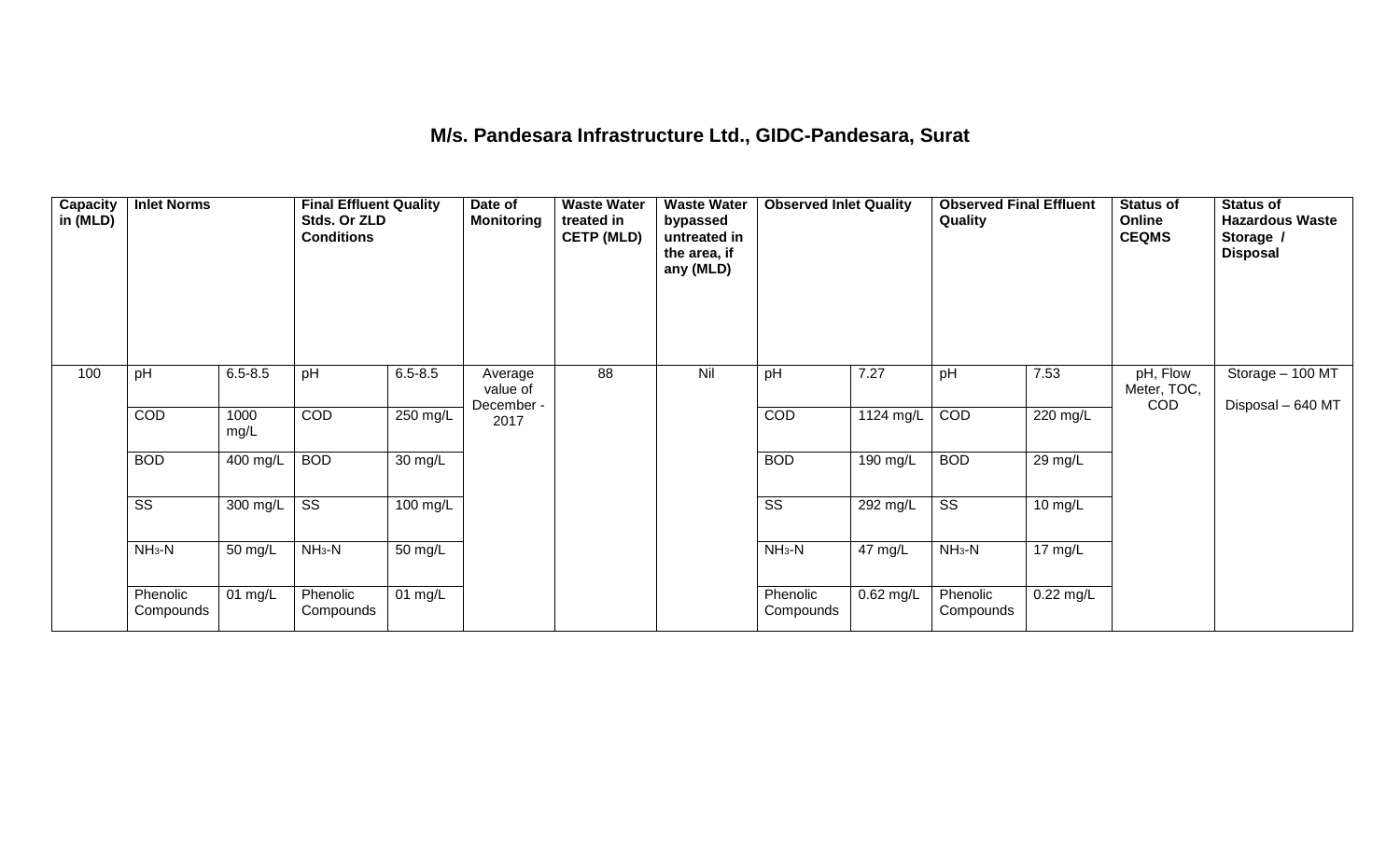#### **M/s. Palsana Enviro Protection Ltd., (PEPL), Kadodara, Surat**

| Capacity<br>in (MLD) | <b>Inlet Norms</b>     |              | <b>Final Effluent Quality</b><br>Stds. Or ZLD<br><b>Conditions</b> |                      | Date of<br><b>Monitoring</b>      | <b>Waste Water</b><br>treated in<br><b>CETP (MLD)</b> | <b>Waste Water</b><br>bypassed<br>untreated in<br>the area, if<br>any (MLD) | <b>Observed Inlet Quality</b> |            | <b>Observed Final Effluent</b><br>Quality |             | <b>Status of</b><br>Online<br><b>CEQMS</b> | <b>Status of</b><br><b>Hazardous Waste</b><br>Storage /<br><b>Disposal</b> |
|----------------------|------------------------|--------------|--------------------------------------------------------------------|----------------------|-----------------------------------|-------------------------------------------------------|-----------------------------------------------------------------------------|-------------------------------|------------|-------------------------------------------|-------------|--------------------------------------------|----------------------------------------------------------------------------|
| 100                  | pH                     | 6.5 to 8.5   | pH                                                                 | 6.5 to 8.5           | Average<br>value of<br>December - | 95                                                    | Nil                                                                         | pH                            | 7.37       | pH                                        | 7.64        | pH, Flow<br>Meter, COD,<br>BOD, TSS        | Storage - 815 MT                                                           |
|                      | COD                    | 1000<br>mg/L | COD                                                                | 250 mg/L             | 2017                              |                                                       |                                                                             | COD                           | 1343 mg/L  | COD                                       | 283 mg/L    |                                            |                                                                            |
|                      | <b>BOD</b>             | 400 mg/L     | <b>BOD</b>                                                         | $\overline{30}$ mg/L |                                   |                                                       |                                                                             | <b>BOD</b>                    | $290$ mg/L | <b>BOD</b>                                | 28 mg/L     |                                            |                                                                            |
|                      | $\overline{\text{ss}}$ | 300 mg/L     | $\overline{\text{ss}}$                                             | $100 \text{ mg/L}$   |                                   |                                                       |                                                                             | $\overline{\text{ss}}$        | $492$ mg/L | $\overline{\text{ss}}$                    | 122 mg/L    |                                            |                                                                            |
|                      | $NH3-N$                | 50 mg/L      | $NH3-N$                                                            | 50 mg/L              |                                   |                                                       |                                                                             | $NH_3-N$                      | 40 mg/L    | $NH3-N$                                   | 17 mg/L     |                                            |                                                                            |
|                      | Phenolic<br>Compounds  | 1 $mg/L$     | Phenolic<br>Compounds                                              | 1 $mg/L$             |                                   |                                                       |                                                                             | Phenolic<br>Compounds         | 0.63 mg/L  | Phenolic<br>Compounds                     | $0.27$ mg/L |                                            |                                                                            |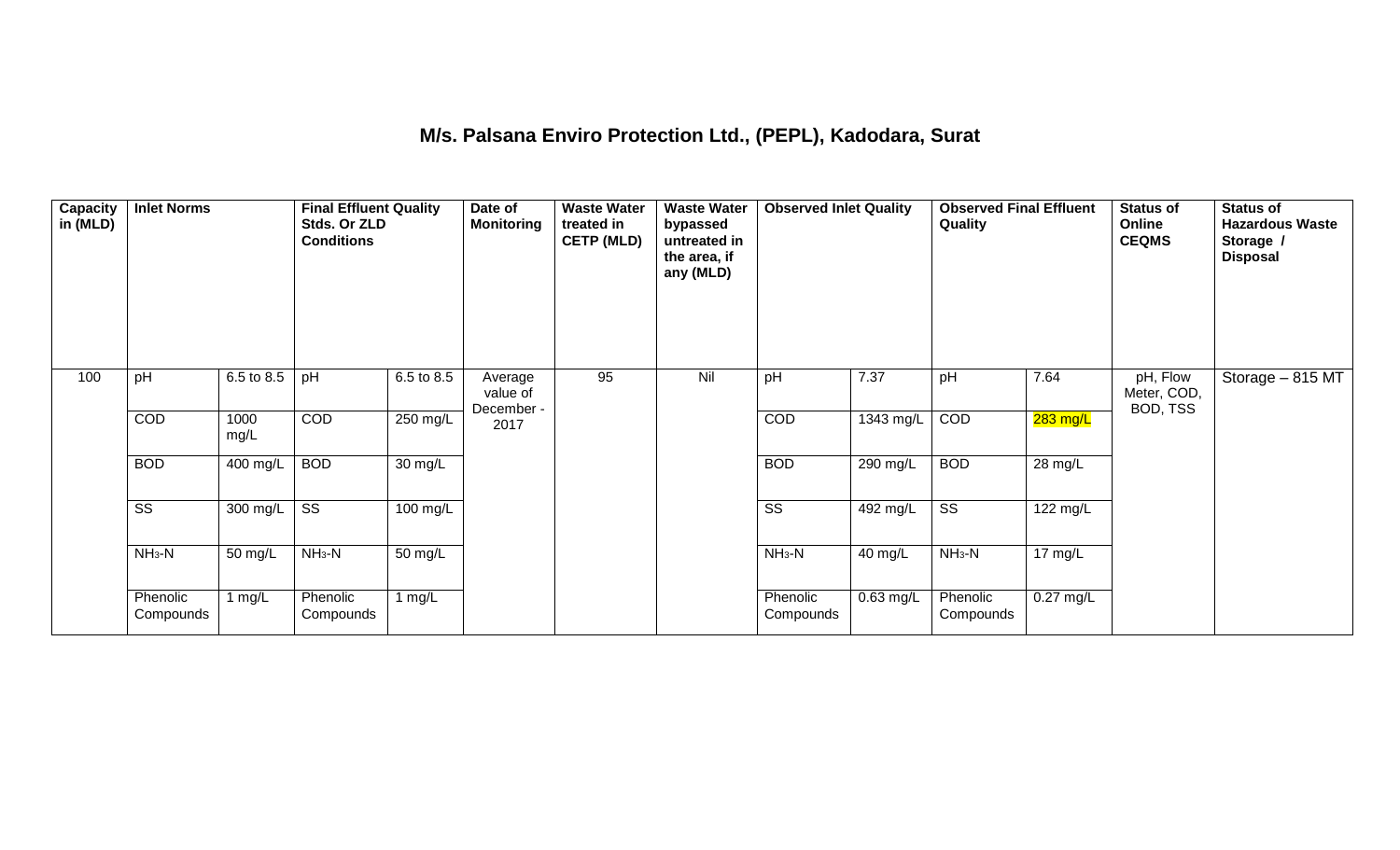## **M/s. New Palsana Industrial Co. Op. Society Ltd., Palsana, Surat**

| Capacity<br>in (MLD) | <b>Inlet Norms</b>     |                       | <b>Final Effluent Quality</b><br>Stds. Or ZLD<br><b>Conditions</b> |             | Date of<br><b>Monitoring</b> | <b>Waste Water</b><br>treated in<br><b>CETP (MLD)</b> | <b>Waste Water</b><br>bypassed<br>untreated in<br>the area, if<br>any (MLD) | <b>Observed Inlet Quality</b> |             | <b>Observed Final Effluent</b><br>Quality |             | <b>Status of</b><br>Online<br><b>CEQMS</b> | <b>Status of</b><br><b>Hazardous Waste</b><br>Storage /<br><b>Disposal</b> |
|----------------------|------------------------|-----------------------|--------------------------------------------------------------------|-------------|------------------------------|-------------------------------------------------------|-----------------------------------------------------------------------------|-------------------------------|-------------|-------------------------------------------|-------------|--------------------------------------------|----------------------------------------------------------------------------|
| 45                   | pH                     | $6.5 - 8.5$           | pH                                                                 | $6.5 - 8.5$ | Average<br>value of          | 22                                                    | Nil                                                                         | pH                            | 7.51        | pH                                        | 7.99        | pH, Flow<br>meter, COD,<br>BOD, TSS        | Storage - 50 MT                                                            |
|                      | COD                    | 1000<br>mg/L          | COD                                                                | 250 mg/L    | December -<br>2017           |                                                       |                                                                             | COD                           | 989 mg/L    | COD                                       | 120 mg/L    |                                            | Disposal - 261 MT                                                          |
|                      | <b>BOD</b>             | $\overline{400}$ mg/L | <b>BOD</b>                                                         | 30 mg/L     |                              |                                                       |                                                                             | <b>BOD</b>                    | 252 mg/L    | <b>BOD</b>                                | 25 mg/L     |                                            |                                                                            |
|                      | $\overline{\text{ss}}$ | 300 mg/L              | $\overline{\text{ss}}$                                             | $<$ 60 mg/L |                              |                                                       |                                                                             | $\overline{\text{ss}}$        | 318 mg/L    | $\overline{\text{ss}}$                    | 28 mg/L     |                                            |                                                                            |
|                      | $NH3-N$                | 50 mg/L               | $NH3-N$                                                            | 50 mg/L     |                              |                                                       |                                                                             | $NH3-N$                       | 37 mg/L     | $NH3-N$                                   | 9 mg/L      |                                            |                                                                            |
|                      | Phenolic<br>Compounds  | 1 $mg/L$              | Phenolic<br>Compounds                                              | 1 mg/L      |                              |                                                       |                                                                             | Phenolic<br>Compounds         | $0.45$ mg/L | Phenolic<br>Compounds                     | $0.15$ mg/L |                                            |                                                                            |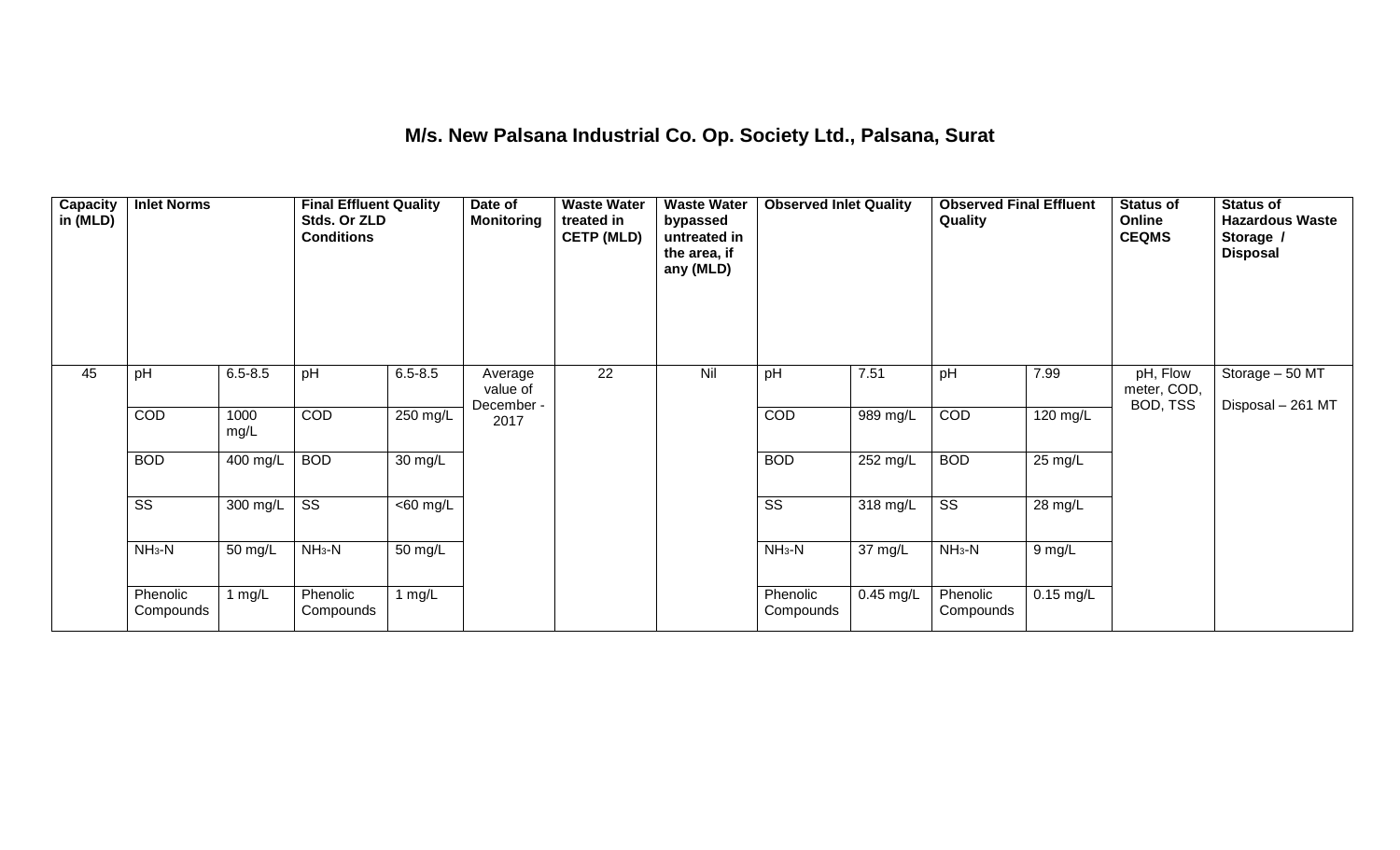## **M/s. Gujarat Eco Textile Park Pvt Ltd, Palsana, Surat**

| Capacity<br>in (MLD) | <b>Inlet Norms</b>     |              | <b>Final Effluent Quality</b><br>Stds. Or ZLD<br><b>Conditions</b> |                       | Date of<br><b>Monitoring</b>      | <b>Waste Water</b><br>treated in<br><b>CETP (MLD)</b> | <b>Waste Water</b><br>bypassed<br>untreated in<br>the area, if<br>any (MLD) | <b>Observed Inlet Quality</b> |            | <b>Observed Final Effluent</b><br>Quality |            | <b>Status of</b><br>Online<br><b>CEQMS</b> | <b>Status of</b><br><b>Hazardous Waste</b><br>Storage /<br><b>Disposal</b> |
|----------------------|------------------------|--------------|--------------------------------------------------------------------|-----------------------|-----------------------------------|-------------------------------------------------------|-----------------------------------------------------------------------------|-------------------------------|------------|-------------------------------------------|------------|--------------------------------------------|----------------------------------------------------------------------------|
| 60                   | pH                     | $6.5 - 8.5$  | pH                                                                 | 6.5 to 8.5            | Average<br>value of<br>December - | 35                                                    | Nil                                                                         | pH                            | 7.70       | pH                                        | 7.96       | pH, Flow<br>Meter, COD<br>Meter            | Storage -110 MT                                                            |
|                      | <b>COD</b>             | 1000<br>mg/L | COD                                                                | 250 mg/L              | 2017                              |                                                       |                                                                             | COD                           | 624 mg/L   | COD                                       | 190 mg/L   | including<br><b>TOC</b>                    | Disposal - 99 MT                                                           |
|                      | <b>BOD</b>             | 400 mg/L     | <b>BOD</b>                                                         | 100 mg/L              |                                   |                                                       |                                                                             | <b>BOD</b>                    | $150$ mg/L | <b>BOD</b>                                | 28 mg/L    |                                            |                                                                            |
|                      | $\overline{\text{ss}}$ | 300 mg/L     | $\overline{\text{ss}}$                                             | $\overline{<}60$ mg/L |                                   |                                                       |                                                                             | $\overline{\text{ss}}$        | 166 mg/L   | $\overline{\text{ss}}$                    | $162$ mg/L |                                            |                                                                            |
|                      | $NH_3-N$               | 50 mg/L      | $NH3-N$                                                            | 50 mg/L               |                                   |                                                       |                                                                             | $NH3-N$                       | 38 mg/L    | $NH3-N$                                   | 19 mg/L    |                                            |                                                                            |
|                      | Phenolic<br>Compounds  |              | Phenolic<br>Compounds                                              | 1 $mg/L$              |                                   |                                                       |                                                                             | Phenolic<br>Compounds         | 0.43 mg/L  | Phenolic<br>Compounds                     | 0.23 mg/L  |                                            |                                                                            |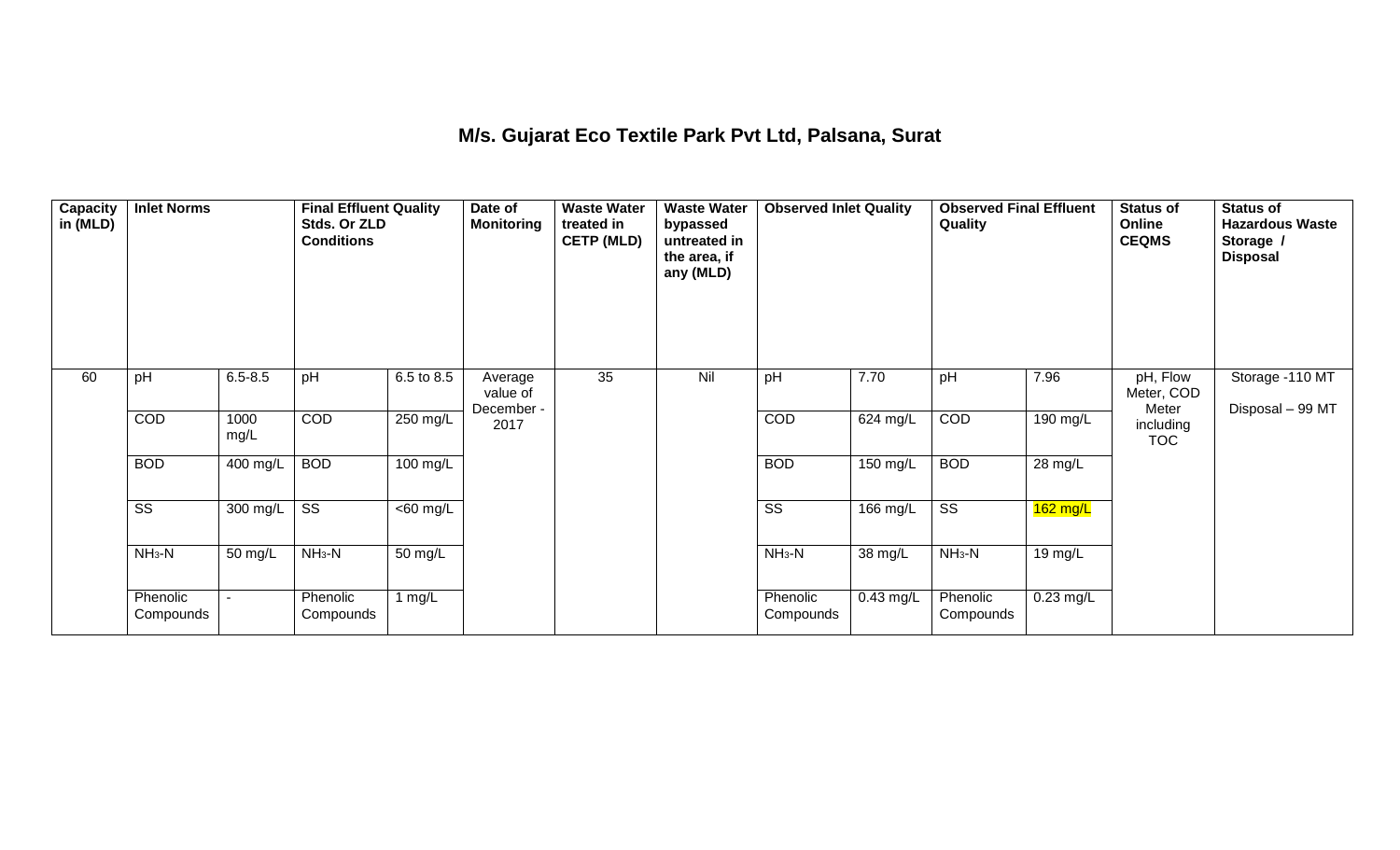#### **M/s. Fairdeal Textile Parks Pvt. Ltd, Kosamaba, Surat**

| $\overline{\mathsf{Capacity}}$<br>in (MLD) | <b>Inlet Norms</b>     |          | <b>Final Effluent Quality</b><br>Stds. Or ZLD<br><b>Conditions</b> |                      | Date of<br><b>Monitoring</b>      | <b>Waste Water</b><br>treated in<br><b>CETP (MLD)</b> | <b>Waste Water</b><br>bypassed<br>untreated in<br>the area, if<br>any (MLD) | <b>Observed Inlet Quality</b> |             | <b>Observed Final Effluent</b><br>Quality |                | <b>Status of</b><br>Online<br><b>CEQMS</b> | <b>Status of</b><br><b>Hazardous Waste</b><br>Storage /<br><b>Disposal</b> |
|--------------------------------------------|------------------------|----------|--------------------------------------------------------------------|----------------------|-----------------------------------|-------------------------------------------------------|-----------------------------------------------------------------------------|-------------------------------|-------------|-------------------------------------------|----------------|--------------------------------------------|----------------------------------------------------------------------------|
| 2.25                                       | pH                     |          | pH                                                                 | 6.5 to 8.5           | Average<br>value of<br>December - | 1.00                                                  | Nil                                                                         | pH                            | 6.90        | pH                                        | 7.46           | pH, Flow<br>Meter                          | Storage - 3 MT<br>Disposal - 5 MT                                          |
|                                            | COD                    | 500 mg/L | COD                                                                | 100 mg/L             | 2017                              |                                                       |                                                                             | COD                           | 522 mg/L    | COD                                       | 69 mg/L        |                                            |                                                                            |
|                                            | <b>BOD</b>             | 200 mg/L | <b>BOD</b>                                                         | 30 mg/L              |                                   |                                                       |                                                                             | <b>BOD</b>                    | 125 mg/L    | <b>BOD</b>                                | 15 mg/L        |                                            |                                                                            |
|                                            | $\overline{\text{ss}}$ |          | $\overline{\text{SS}}$                                             | $\overline{60}$ mg/L |                                   |                                                       |                                                                             | $\overline{\text{ss}}$        | 72 mg/L     | $\overline{\text{ss}}$                    | 14 mg/L        |                                            |                                                                            |
|                                            | $NH_3-N$               |          | $NH_3-N$                                                           | 50 mg/L              |                                   |                                                       |                                                                             | $NH3-N$                       | $\sim$      | $NH3-N$                                   | $\blacksquare$ |                                            |                                                                            |
|                                            | Phenolic<br>Compounds  |          | Phenolic<br>Compounds                                              | 1 $mg/L$             |                                   |                                                       |                                                                             | Phenolic<br>Compounds         | $0.21$ mg/L | Phenolic<br>Compounds                     | $0.03$ mg/L    |                                            |                                                                            |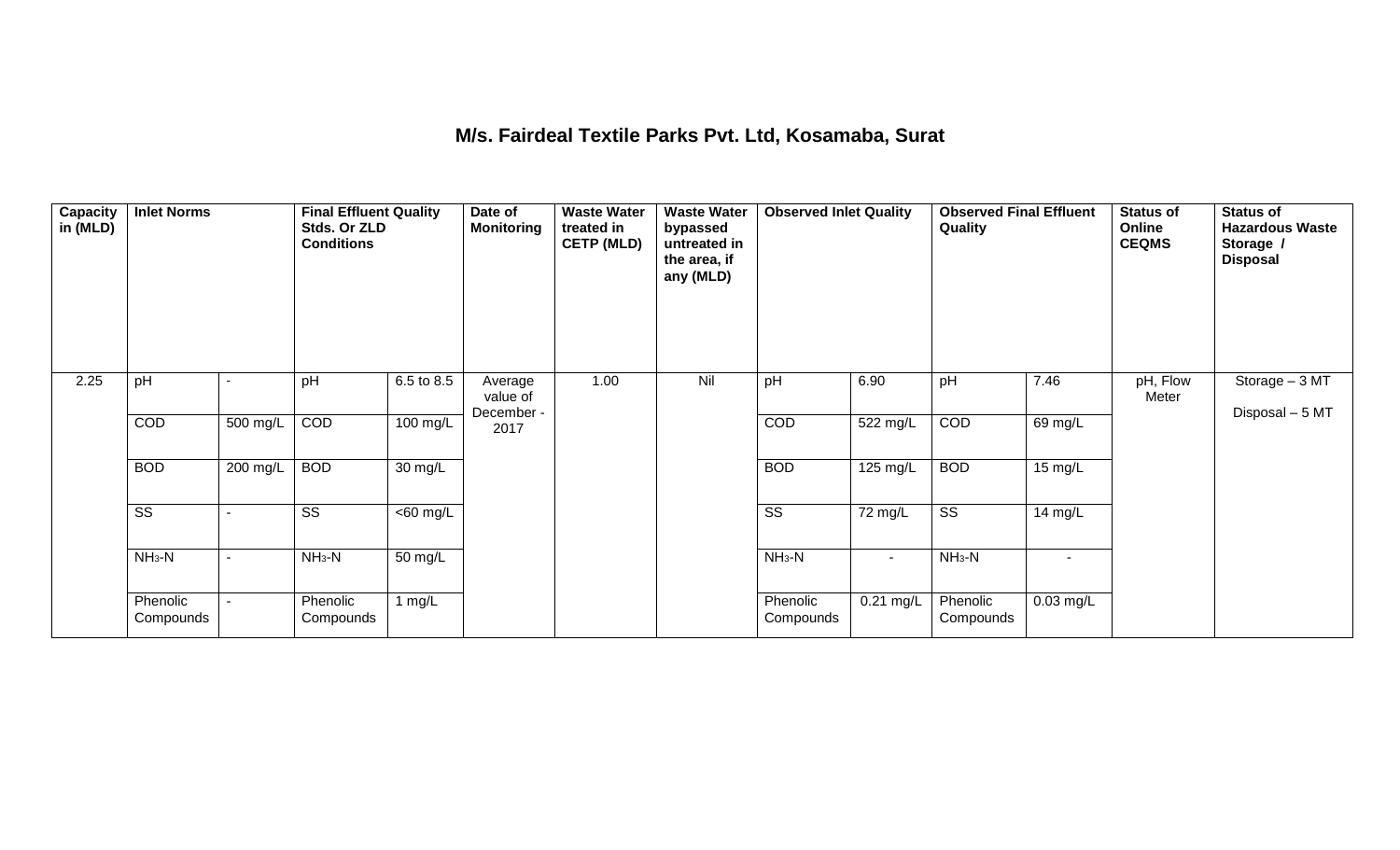## **M/s. Panoli Enviro Technology Ltd., GIDC-Panoil, Bharuch**

| Capacity<br>in (MLD) | <b>Inlet Norms</b>     |               | <b>Final Effluent Quality</b><br>Stds. Or ZLD<br><b>Conditions</b> |             | Date of<br><b>Monitoring</b> | <b>Waste Water</b><br>treated in<br><b>CETP (MLD)</b> | <b>Waste Water</b><br>bypassed<br>untreated in<br>the area, if<br>any (MLD) | <b>Observed Inlet Quality</b> |           | <b>Observed Final Effluent</b><br>Quality |             | <b>Status of</b><br>Online<br><b>CEQMS</b> | <b>Status of</b><br><b>Hazardous Waste</b><br>Storage /<br><b>Disposal</b> |
|----------------------|------------------------|---------------|--------------------------------------------------------------------|-------------|------------------------------|-------------------------------------------------------|-----------------------------------------------------------------------------|-------------------------------|-----------|-------------------------------------------|-------------|--------------------------------------------|----------------------------------------------------------------------------|
| 1.00                 | pH                     |               | pH                                                                 | $5.5 - 8.5$ | Average<br>value of          | 0.35                                                  | Nil                                                                         | pH                            | 7.21      | pH                                        | 7.72        | pH, Flow<br>Meter, TOC                     | Storage $-17$ MT                                                           |
|                      | COD                    | 10000<br>mg/L | COD                                                                | 500 mg/L    | December -<br>2017           |                                                       |                                                                             | <b>COD</b>                    | 2039 mg/L | COD                                       | 673 mg/L    |                                            | Disposal - 521 MT                                                          |
|                      | <b>BOD</b>             | 3500<br>mg/L  | <b>BOD</b>                                                         | 100 mg/L    |                              |                                                       |                                                                             | <b>BOD</b>                    | 317 mg/L  | <b>BOD</b>                                | 52 mg/L     |                                            |                                                                            |
|                      | $\overline{\text{ss}}$ |               | $\overline{\text{SS}}$                                             | 100 mg/L    |                              |                                                       |                                                                             | $\overline{\text{ss}}$        | 244 mg/L  | $\overline{\text{ss}}$                    | 106 mg/L    |                                            |                                                                            |
|                      | $NH_3-N$               | 100 mg/L      | $NH3-N$                                                            | 50 mg/L     |                              |                                                       |                                                                             | $NH_3-N$                      | 66 mg/L   | $NH_3-N$                                  | 45 mg/L     |                                            |                                                                            |
|                      | Phenolic<br>Compounds  | 1 $mg/L$      | Phenolic<br>Compounds                                              | 1 $mg/L$    |                              |                                                       |                                                                             | Phenolic<br>Compounds         | 2.22 mg/L | Phenolic<br>Compounds                     | $0.82$ mg/L |                                            |                                                                            |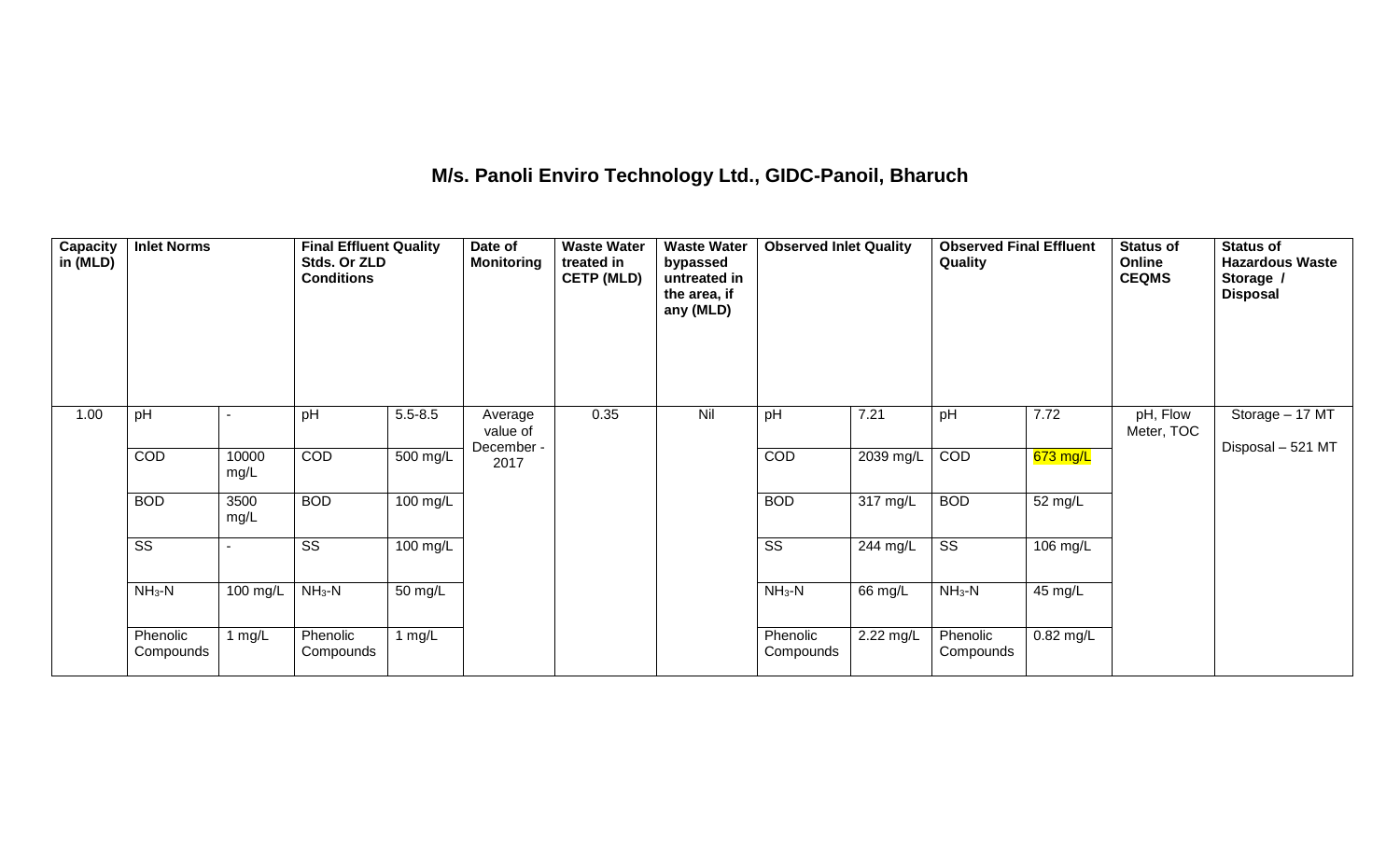#### **M/s. Enviro Technology Ltd., GIDC-Ankleshwar, Bharuch**

| Capacity<br>in (MLD) | <b>Inlet Norms</b>                   |               | <b>Final Effluent Quality</b><br>Stds. Or ZLD<br><b>Conditions</b> |              | Date of<br><b>Monitoring</b>      | <b>Waste Water</b><br>treated in<br><b>CETP (MLD)</b> | <b>Waste Water</b><br>bypassed<br>untreated in<br>the area, if<br>any (MLD) | <b>Observed Inlet Quality</b>        |           | <b>Observed Final Effluent</b><br>Quality |           | Status of<br>Online<br><b>CEQMS</b> | <b>Status of</b><br><b>Hazardous Waste</b><br>Storage /<br><b>Disposal</b> |
|----------------------|--------------------------------------|---------------|--------------------------------------------------------------------|--------------|-----------------------------------|-------------------------------------------------------|-----------------------------------------------------------------------------|--------------------------------------|-----------|-------------------------------------------|-----------|-------------------------------------|----------------------------------------------------------------------------|
| 1.80                 | pH                                   |               | pH                                                                 | $5.5 - 8.5$  | Average<br>value of<br>December - | 1.10                                                  | Nil                                                                         | pH                                   | 1.48      | pH                                        | 7.9       | pH, Flow,<br>COD, BOD,<br>TSS, TOC  | Storage - Nil                                                              |
|                      | COD                                  | 11000<br>mg/L | <b>COD</b>                                                         | 1000<br>mg/L | 2017                              |                                                       |                                                                             | COD                                  | 3625 mg/L | COD                                       | 842 mg/L  |                                     |                                                                            |
|                      | BOD(3)<br>days at<br>$27^{\circ}C$ ) | 3600<br>mg/L  | BOD(3)<br>days at<br>$27^{\circ}C$ )                               | $200$ mg/L   |                                   |                                                       |                                                                             | BOD(3)<br>days at<br>$27^{\circ}C$ ) | 714 mg/L  | BOD(3)<br>days at<br>$27^{\circ}C$ )      | 26 mg/L   |                                     |                                                                            |
|                      | $\overline{\text{ss}}$               |               | SS                                                                 | 100 mg/L     |                                   |                                                       |                                                                             | $\overline{\text{ss}}$               | 176 mg/L  | $\overline{\text{SS}}$                    | 46 mg/L   |                                     |                                                                            |
|                      | $NH3-N$                              | 100 mg/L      | $NH3-N$                                                            | 50 mg/L      |                                   |                                                       |                                                                             | $NH_3-N$                             | 77 mg/L   | $NH_3-N$                                  | 23 mg/L   |                                     |                                                                            |
|                      | Phenolic<br>Compounds                | 1 mg/L        | Phenolic<br>Compounds                                              | 1 $mg/L$     |                                   |                                                       |                                                                             | Phenolic<br>Compounds                | 4.09 mg/L | Phenolic<br>Compounds                     | 0.98 mg/L |                                     |                                                                            |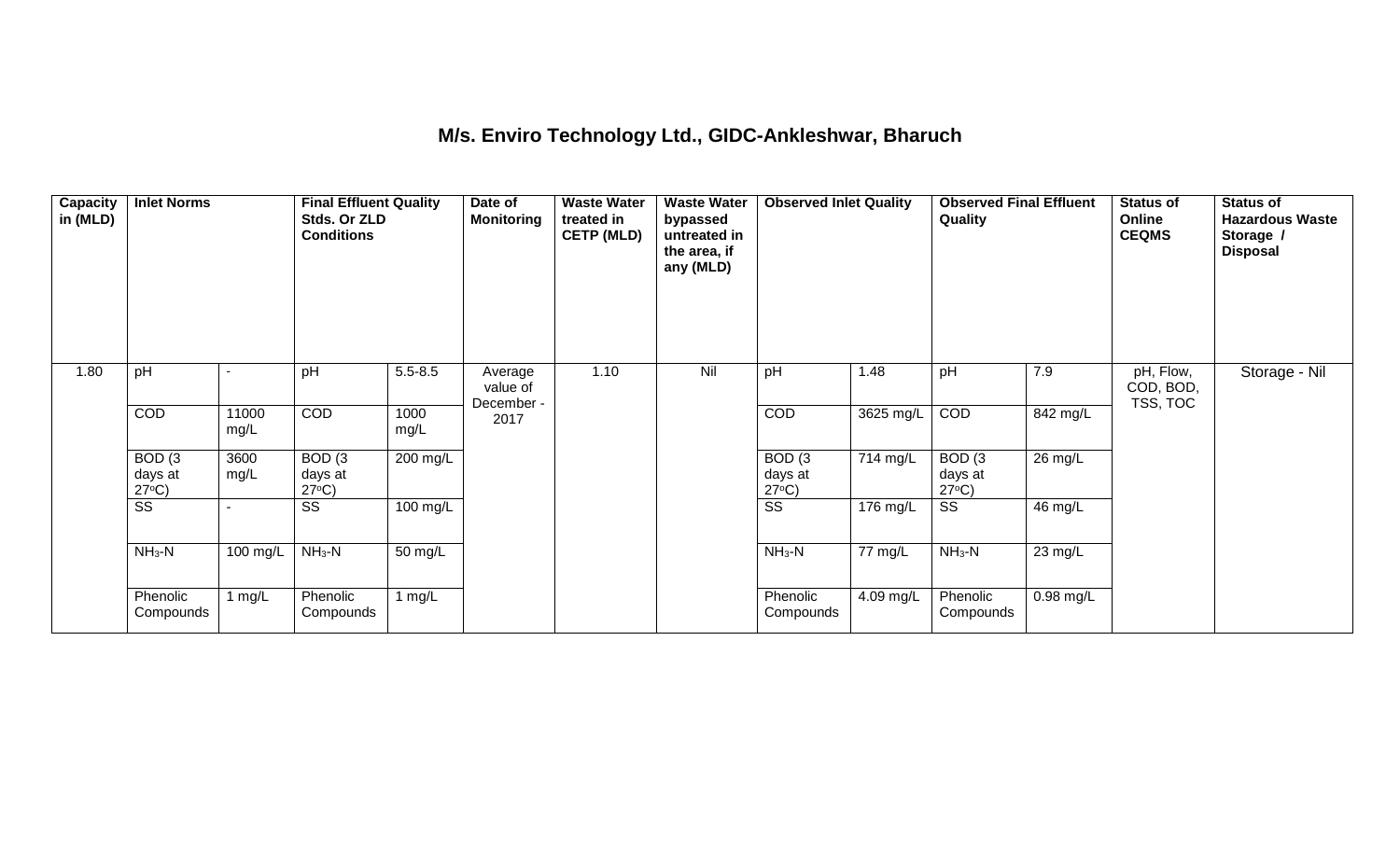#### **M/s. Narmada Clean Tech Ltd., (Bharuch Eco-Aqua Infrastructure Ltd.,)(BEAIL), Ankleshwar**

| <b>Capacity</b><br>in (MLD) | <b>Inlet Norms</b>     |              | <b>Final Effluent Quality</b><br>Stds. Or ZLD<br><b>Conditions</b> |                    | Date of<br><b>Monitoring</b>      | <b>Waste Water</b><br>treated in<br><b>CETP (MLD)</b> | <b>Waste Water</b><br>bypassed<br>untreated in<br>the area, if<br>any (MLD) | <b>Observed Inlet Quality</b> |                    | <b>Observed Final Effluent</b><br>Quality |                    | <b>Status of</b><br>Online<br><b>CEQMS</b> | <b>Status of</b><br><b>Hazardous Waste</b><br>Storage /<br><b>Disposal</b> |
|-----------------------------|------------------------|--------------|--------------------------------------------------------------------|--------------------|-----------------------------------|-------------------------------------------------------|-----------------------------------------------------------------------------|-------------------------------|--------------------|-------------------------------------------|--------------------|--------------------------------------------|----------------------------------------------------------------------------|
| 40                          | pH                     | $6.5 - 8.5$  | pH                                                                 | $6-9$              | Average<br>value of<br>December - | 40                                                    | Nil                                                                         | pH                            | 7.47               | pH                                        | 7.68               | pH, Flow<br>Meter, TOC,<br><b>TSS</b>      | Storage - 100 MT<br>Disposal - 969 MT                                      |
|                             | COD                    | 1000<br>mg/L | COD                                                                | 500 mg/L           | 2017                              |                                                       |                                                                             | COD                           | $1929$ mg/L        | COD                                       | 869 mg/L           |                                            |                                                                            |
|                             | <b>BOD</b>             | 200 mg/L     | <b>BOD</b>                                                         | 100 mg/L           |                                   |                                                       |                                                                             | <b>BOD</b>                    | 528 mg/L           | <b>BOD</b>                                | 28 mg/L            |                                            |                                                                            |
|                             | $\overline{\text{ss}}$ | 150 mg/L     | $\overline{\text{ss}}$                                             | $100 \text{ mg/L}$ |                                   |                                                       |                                                                             | $\overline{\text{ss}}$        | $247 \text{ mg/L}$ | $\overline{\text{ss}}$                    | 76 mg/L            |                                            |                                                                            |
|                             | $NH3-N$                | 50 mg/L      | $NH3-N$                                                            | 50 mg/L            |                                   |                                                       |                                                                             | $NH3-N$                       | $245$ mg/L         | $NH3-N$                                   | $213 \text{ mg/L}$ |                                            |                                                                            |
|                             | Phenolic<br>Compounds  | 5 mg/L       | Phenolic<br>Compounds                                              | 5 mg/L             |                                   |                                                       |                                                                             | Phenolic<br>Compounds         | 2.04 mg/L          | Phenolic<br>Compounds                     | 1.21 mg/L          |                                            |                                                                            |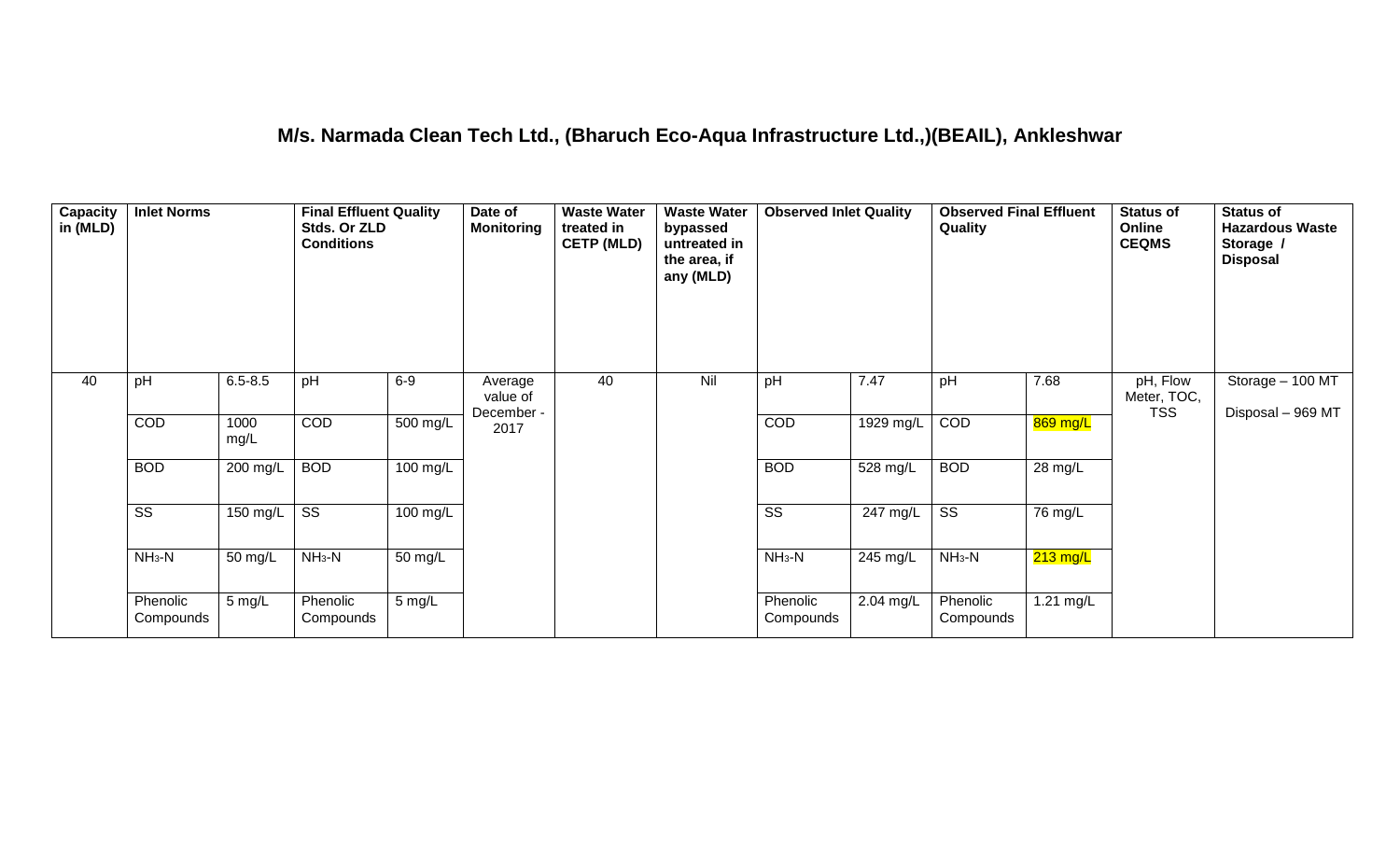## **M/s. Nandesari Industrial Association (CETP), GIDC-Nandesari, Vadodara**

| Capacity<br>in (MLD) | <b>Inlet Norms</b>     |                  | <b>Final Effluent Quality</b><br>Stds. Or ZLD<br><b>Conditions</b> |                    | Date of<br><b>Monitoring</b>      | <b>Waste Water</b><br>treated in<br><b>CETP (MLD)</b> | <b>Waste Water</b><br>bypassed<br>untreated in<br>the area, if<br>any (MLD) | <b>Observed Inlet Quality</b> |            | <b>Observed Final Effluent</b><br>Quality |                    | <b>Status of</b><br>Online<br><b>CEQMS</b>          | <b>Status of</b><br><b>Hazardous Waste</b><br>Storage /<br><b>Disposal</b> |
|----------------------|------------------------|------------------|--------------------------------------------------------------------|--------------------|-----------------------------------|-------------------------------------------------------|-----------------------------------------------------------------------------|-------------------------------|------------|-------------------------------------------|--------------------|-----------------------------------------------------|----------------------------------------------------------------------------|
| 6.80                 | pH                     | 5 to 9           | pH                                                                 | 6.5 to 8.5         | Average<br>value of<br>December - | 4.80                                                  | Nil                                                                         | pH                            | 6.94       | pH                                        | 6.98               | pH, COD,<br>BOD, TSS,<br>NH <sub>3</sub> -N, Color, |                                                                            |
|                      | COD                    | 1500<br>mg/L     | COD                                                                | 250 mg/L           | 2017                              |                                                       |                                                                             | COD                           | 1014 mg/L  | COD                                       | $171 \text{ mg/L}$ | TOC,<br>Temperature                                 |                                                                            |
|                      | <b>BOD</b>             | 500 mg/L         | <b>BOD</b>                                                         | $100 \text{ mg/L}$ |                                   |                                                       |                                                                             | <b>BOD</b>                    | $262$ mg/L | <b>BOD</b>                                | 26 mg/L            |                                                     |                                                                            |
|                      | $\overline{\text{ss}}$ | 600 mg/L         | $\overline{\text{ss}}$                                             | 100 mg/L           |                                   |                                                       |                                                                             | $\overline{\text{ss}}$        | 336 mg/L   | $\overline{\text{ss}}$                    | 122 mg/L           |                                                     |                                                                            |
|                      | $NH3-N$                | 50 mg/L          | $NH3-N$                                                            | 50 mg/L            |                                   |                                                       |                                                                             | $NH_3-N$                      | 32 mg/L    | $NH3-N$                                   | 0.84 mg/L          |                                                     |                                                                            |
|                      | Phenolic<br>Compounds  | $5 \text{ mg/L}$ | Phenolic<br>Compounds                                              | 1 $mg/L$           |                                   |                                                       |                                                                             | Phenolic<br>Compounds         | $0.8$ mg/L | Phenolic<br>Compounds                     | $0.72$ mg/L        |                                                     |                                                                            |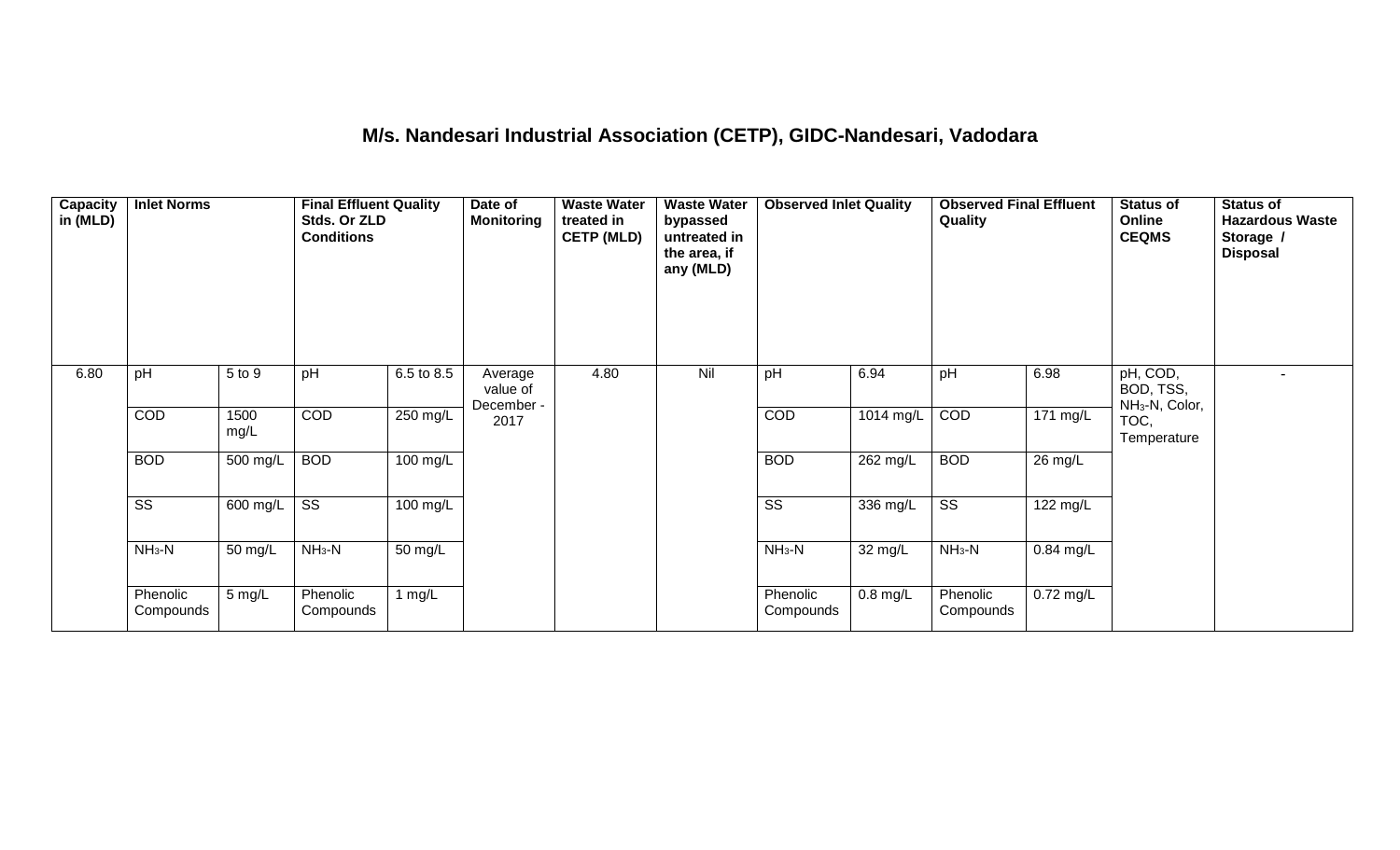## **M/s. Enviro Infrastructure Co. Ltd., Umraya (Padra), Vadodara**

| Capacity<br>in (MLD) | <b>Inlet Norms</b>     |              | <b>Final Effluent Quality</b><br>Stds. Or ZLD<br><b>Conditions</b> |            | Date of<br><b>Monitoring</b>      | <b>Waste Water</b><br>treated in<br><b>CETP (MLD)</b> | <b>Waste Water</b><br>bypassed<br>untreated in<br>the area, if<br>any (MLD) | <b>Observed Inlet Quality</b> |                    | <b>Observed Final Effluent</b><br><b>Quality</b> |            | <b>Status of</b><br>Online<br><b>CEQMS</b> | <b>Status of</b><br><b>Hazardous Waste</b><br>Storage /<br><b>Disposal</b> |
|----------------------|------------------------|--------------|--------------------------------------------------------------------|------------|-----------------------------------|-------------------------------------------------------|-----------------------------------------------------------------------------|-------------------------------|--------------------|--------------------------------------------------|------------|--------------------------------------------|----------------------------------------------------------------------------|
| 4.50                 | pH                     | 5 to 9       | pH                                                                 | 6.5 to 8.5 | Average<br>value of<br>December - | 1.50                                                  | Nil                                                                         | pH                            | 7.41               | pH                                               | 7.94       | pH, Flow<br>Meter, TOC,<br>TSS, Color,     | $\overline{\phantom{a}}$                                                   |
|                      | COD                    | 2000<br>mg/L | COD                                                                | 250 mg/L   | 2017                              |                                                       |                                                                             | COD                           | 665 mg/L           | COD                                              | 288 mg/L   | $NH3-N$                                    |                                                                            |
|                      | <b>BOD</b>             | 500 mg/L     | <b>BOD</b>                                                         | $100$ mg/L |                                   |                                                       |                                                                             | <b>BOD</b>                    | 194 mg/L           | <b>BOD</b>                                       | 42 mg/L    |                                            |                                                                            |
|                      | $\overline{\text{ss}}$ | 600 mg/L     | $\overline{\text{ss}}$                                             | $100$ mg/L |                                   |                                                       |                                                                             | $\overline{\text{ss}}$        | $120 \text{ mg/L}$ | $\overline{\text{ss}}$                           | 6 mg/L     |                                            |                                                                            |
|                      | $NH3-N$                | 50 mg/L      | $NH3-N$                                                            | 50 mg/L    |                                   |                                                       |                                                                             | $NH_3-N$                      | 19 mg/L            | $NH3-N$                                          | 15 mg/L    |                                            |                                                                            |
|                      | Phenolic<br>Compounds  | 5 mg/L       | Phenolic<br>Compounds                                              | 1 $mg/L$   |                                   |                                                       |                                                                             | Phenolic<br>Compounds         | $0.18$ mg/L        | Phenolic<br>Compounds                            | <b>BDL</b> |                                            |                                                                            |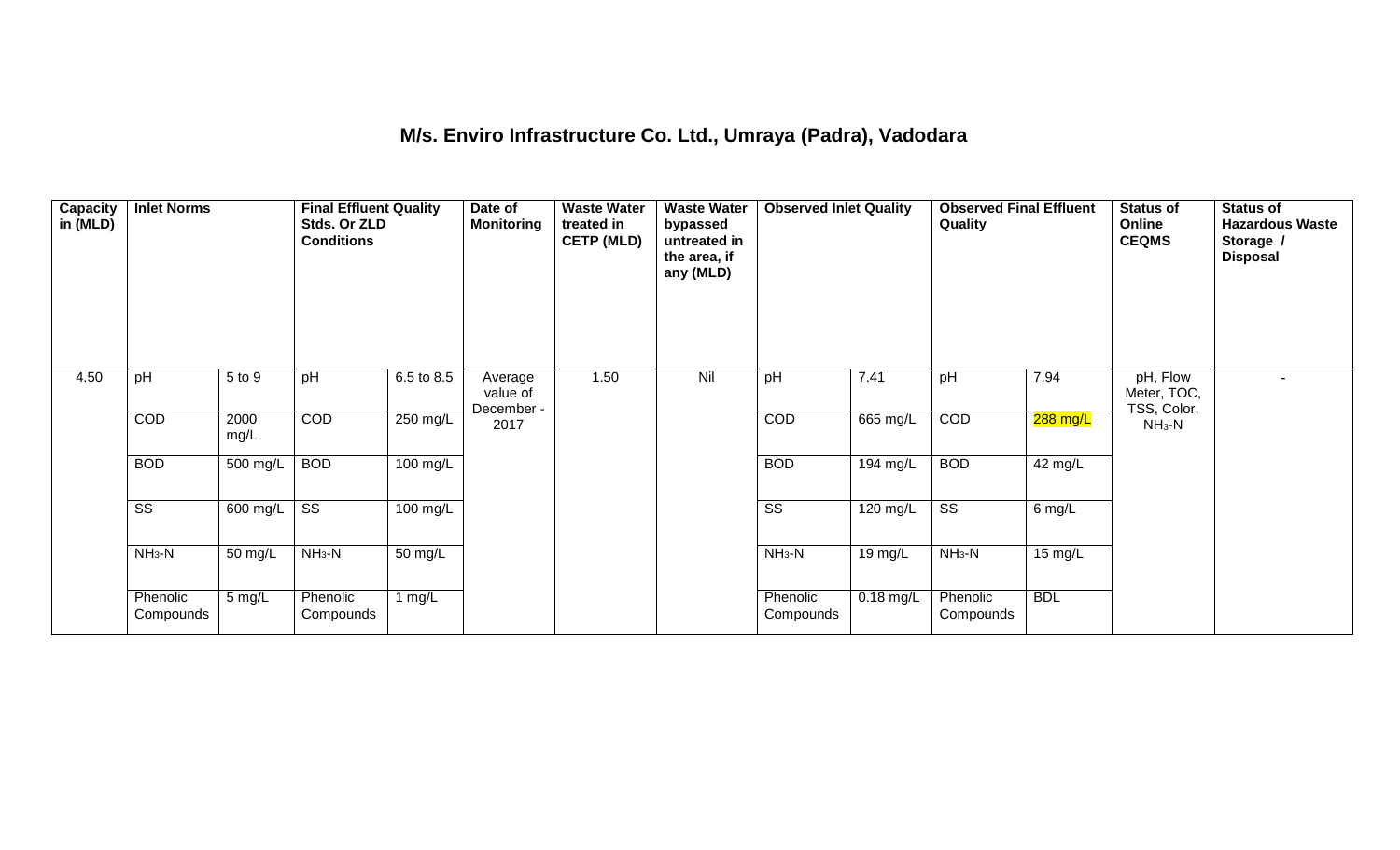## **M/s. Naroda Enviro Project Ltd., Naroda, Ahmedabad**

| <b>Capacity</b><br>in (MLD) | <b>Inlet Norms</b>     |                       | <b>Final Effluent Quality</b><br>Stds. Or ZLD<br><b>Conditions</b> |                      | Date of<br><b>Monitoring</b>      | <b>Waste Water</b><br>treated in<br><b>CETP (MLD)</b> | <b>Waste Water</b><br>bypassed<br>untreated in<br>the area, if<br>any (MLD) | <b>Observed Inlet Quality</b> |             | <b>Observed Final Effluent</b><br>Quality |                    | <b>Status of</b><br>Online<br><b>CEQMS</b> | <b>Status of</b><br><b>Hazardous Waste</b><br>Storage /<br><b>Disposal</b> |
|-----------------------------|------------------------|-----------------------|--------------------------------------------------------------------|----------------------|-----------------------------------|-------------------------------------------------------|-----------------------------------------------------------------------------|-------------------------------|-------------|-------------------------------------------|--------------------|--------------------------------------------|----------------------------------------------------------------------------|
| 3.00                        | pH                     | $6.5 - 8.5$           | pH                                                                 | $6.5 - 8.5$          | Average<br>value of<br>December - | 3.00                                                  | Nil                                                                         | pH                            | 7.46        | pH                                        | 7.69               | $\sim$                                     | Storage- 3500 MT                                                           |
|                             | <b>COD</b>             | 2000<br>mg/L          | COD                                                                | 250 mg/L             | 2017                              |                                                       |                                                                             | COD                           | 4612 mg/L   | COD                                       | 480 mg/L           |                                            |                                                                            |
|                             | <b>BOD</b>             | 700 mg/L              | <b>BOD</b>                                                         | $\overline{30}$ mg/L |                                   |                                                       |                                                                             | <b>BOD</b>                    | 1815 mg/L   | <b>BOD</b>                                | $151 \text{ mg/L}$ |                                            |                                                                            |
|                             | $\overline{\text{ss}}$ | $\overline{300}$ mg/L | $\overline{\text{ss}}$                                             | $100 \text{ mg/L}$   |                                   |                                                       |                                                                             | $\overline{\text{ss}}$        | 956 mg/L    | $\overline{\text{ss}}$                    | $208$ mg/L         |                                            |                                                                            |
|                             | $NH3-N$                | 50 mg/L               | $NH3-N$                                                            | 50 mg/L              |                                   |                                                       |                                                                             | $NH_3-N$                      | 207 mg/L    | $NH3-N$                                   | 10 mg/L            |                                            |                                                                            |
|                             | Phenolic<br>Compounds  | 1 mg/L                | Phenolic<br>Compounds                                              | 1 mg/L               |                                   |                                                       |                                                                             | Phenolic<br>Compounds         | $0.62$ mg/L | Phenolic<br>Compounds                     | <b>BDL</b>         |                                            |                                                                            |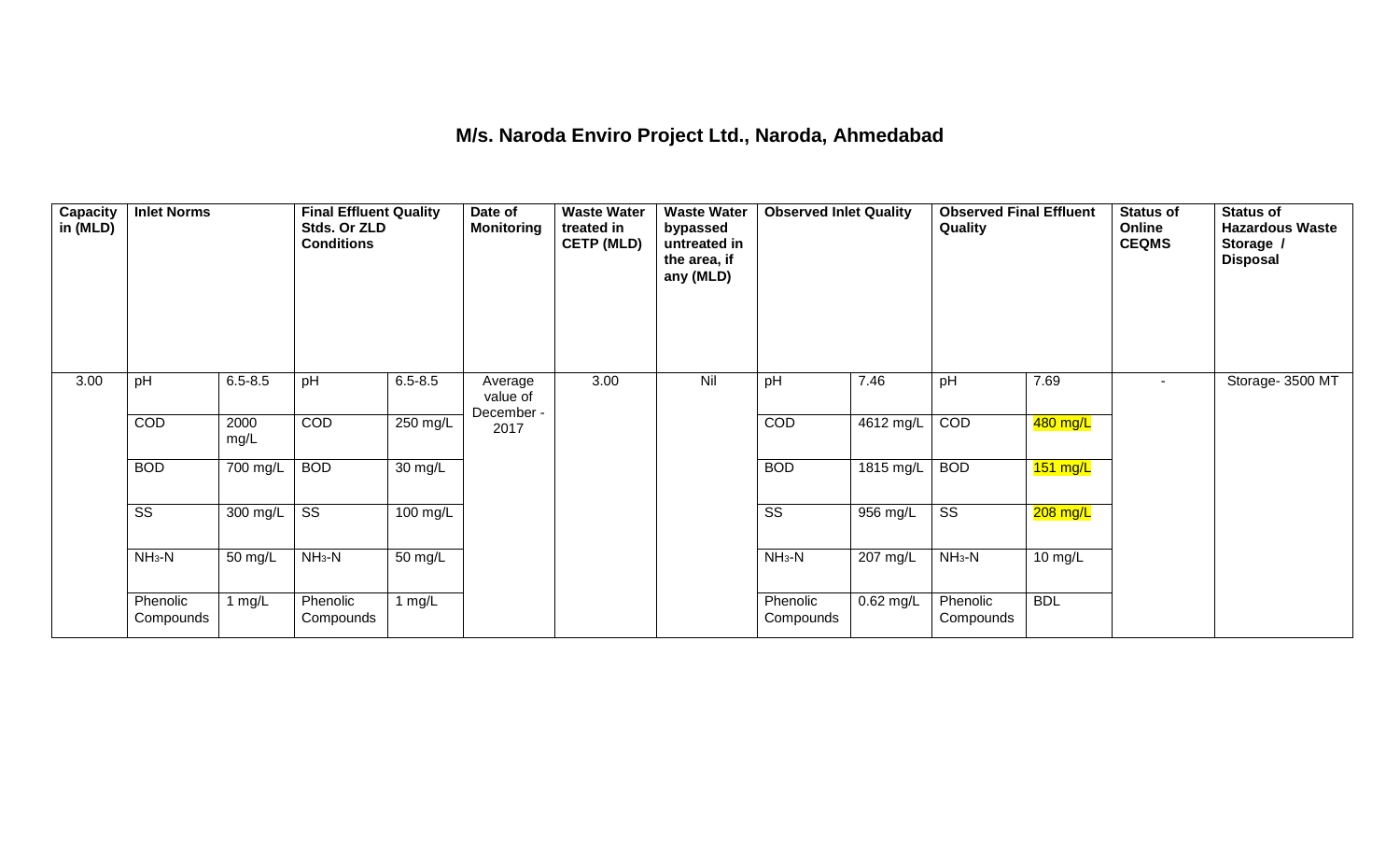## **M/s. The Green Environment Services Co. Op. Society Ltd, Vatva, Ahmedabad**

| <b>Capacity</b><br>in (MLD) | <b>Inlet Norms</b>     |              | <b>Final Effluent Quality</b><br>Stds. Or ZLD<br><b>Conditions</b> |             | Date of<br><b>Monitoring</b>      | <b>Waste Water</b><br>treated in<br><b>CETP (MLD)</b> | <b>Waste Water</b><br>bypassed<br>untreated in<br>the area, if<br>any (MLD) | <b>Observed Inlet Quality</b> |             | <b>Observed Final Effluent</b><br>Quality |            | <b>Status of</b><br>Online<br><b>CEQMS</b> | <b>Status of</b><br><b>Hazardous Waste</b><br>Storage /<br><b>Disposal</b> |
|-----------------------------|------------------------|--------------|--------------------------------------------------------------------|-------------|-----------------------------------|-------------------------------------------------------|-----------------------------------------------------------------------------|-------------------------------|-------------|-------------------------------------------|------------|--------------------------------------------|----------------------------------------------------------------------------|
| 16                          | pH                     | $6.5 - 8.5$  | pH                                                                 | $6.5 - 8.5$ | Average<br>value of<br>December - | 20                                                    | Nil                                                                         | pH                            | 7.78        | pH                                        | 7.65       | pH, Flow<br>Meter, TOC,<br>COD, BOD,       | $\overline{\phantom{0}}$                                                   |
|                             | COD                    | 2000<br>mg/L | <b>COD</b>                                                         | $250$ mg/L  | 2017                              |                                                       |                                                                             | COD                           | 2536 mg/L   | COD                                       | 1224 mg/L  | <b>TSS</b>                                 |                                                                            |
|                             | <b>BOD</b>             | 700 mg/L     | <b>BOD</b>                                                         | 30 mg/L     |                                   |                                                       |                                                                             | <b>BOD</b>                    | $1288$ mg/L | <b>BOD</b>                                | 407 mg/L   |                                            |                                                                            |
|                             | $\overline{\text{ss}}$ | 300 mg/L     | $\overline{\text{ss}}$                                             | 100 mg/L    |                                   |                                                       |                                                                             | $\overline{\text{SS}}$        | 1305 mg/L   | $\overline{\text{SS}}$                    | $164$ mg/L |                                            |                                                                            |
|                             | $NH3-N$                | 50 mg/L      | $NH3-N$                                                            | 50 mg/L     |                                   |                                                       |                                                                             | $NH3-N$                       | 85 mg/L     | $NH_3-N$                                  | 57 mg/L    |                                            |                                                                            |
|                             | Phenolic<br>Compounds  | 1 $mg/L$     | Phenolic<br>Compounds                                              | 1 $mg/L$    |                                   |                                                       |                                                                             | Phenolic<br>Compounds         | $0.93$ mg/L | Phenolic<br>Compounds                     | <b>BDL</b> |                                            |                                                                            |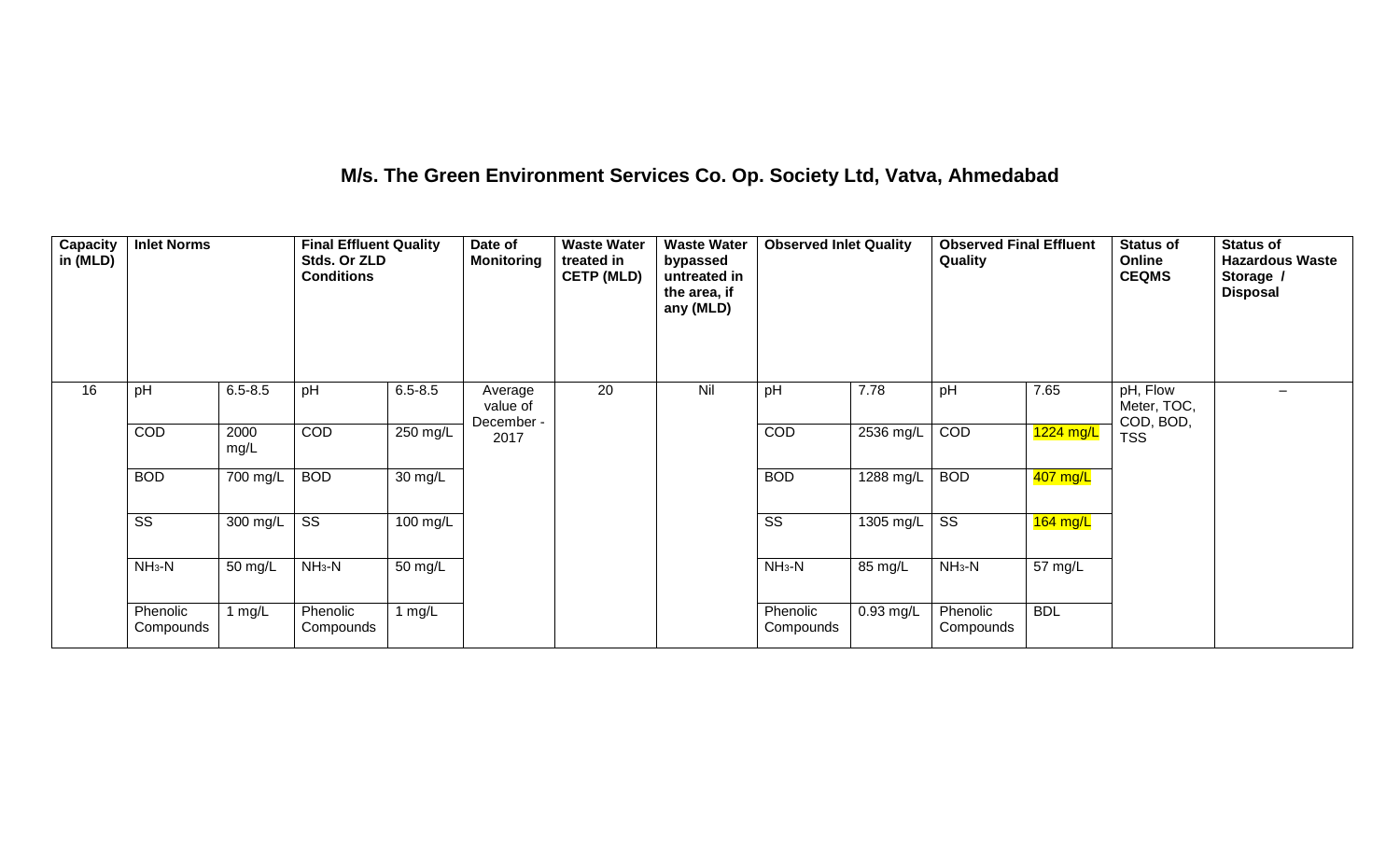## **M/s. Odhav Enviro Project Ltd., Odhav, Ahmedabad**

| <b>Capacity</b><br>in (MLD) | <b>Inlet Norms</b>     |              | <b>Final Effluent Quality</b><br>Stds. Or ZLD<br><b>Conditions</b> |             | Date of<br><b>Monitoring</b>      | <b>Waste Water</b><br>treated in<br><b>CETP (MLD)</b> | <b>Waste Water</b><br>bypassed<br>untreated in<br>the area, if<br>any (MLD) | <b>Observed Inlet Quality</b> |             | <b>Observed Final Effluent</b><br>Quality |             | <b>Status of</b><br>Online<br><b>CEQMS</b>   | <b>Status of</b><br><b>Hazardous Waste</b><br>Storage /<br><b>Disposal</b> |
|-----------------------------|------------------------|--------------|--------------------------------------------------------------------|-------------|-----------------------------------|-------------------------------------------------------|-----------------------------------------------------------------------------|-------------------------------|-------------|-------------------------------------------|-------------|----------------------------------------------|----------------------------------------------------------------------------|
| 1.6                         | pH                     | $6.5 - 8.5$  | pH                                                                 | $6.5 - 8.5$ | Average<br>value of<br>December - | 1.00                                                  | Nil                                                                         | pH                            | 7.25        | pH                                        | 7.73        | Flow meter at<br>inlet & outlet,<br>COD, pH, | Storage -60 MT                                                             |
|                             | COD                    | 2000<br>mg/L | COD                                                                | 250 mg/L    | 2017                              |                                                       |                                                                             | <b>COD</b>                    | 866 mg/L    | COD                                       | 398 mg/L    | TSS, BOD                                     |                                                                            |
|                             | <b>BOD</b>             | 700 mg/L     | <b>BOD</b>                                                         | 30 mg/L     |                                   |                                                       |                                                                             | <b>BOD</b>                    | 360 mg/L    | <b>BOD</b>                                | $131$ mg/L  |                                              |                                                                            |
|                             | $\overline{\text{ss}}$ | 300 mg/L     | $\overline{\text{SS}}$                                             | 100 mg/L    |                                   |                                                       |                                                                             | $\overline{\text{SS}}$        | 188 mg/L    | $\overline{\text{ss}}$                    | 72 mg/L     |                                              |                                                                            |
|                             | $NH3-N$                | 50 mg/L      | $NH3-N$                                                            | 50 mg/L     |                                   |                                                       |                                                                             | $NH3-N$                       | 39 mg/L     | $NH3-N$                                   | 24 mg/L     |                                              |                                                                            |
|                             | Phenolic<br>Compounds  | 1 $mg/L$     | Phenolic<br>Compounds                                              | 1 $mg/L$    |                                   |                                                       |                                                                             | Phenolic<br>Compounds         | $0.55$ mg/L | Phenolic<br>Compounds                     | $0.96$ mg/L |                                              |                                                                            |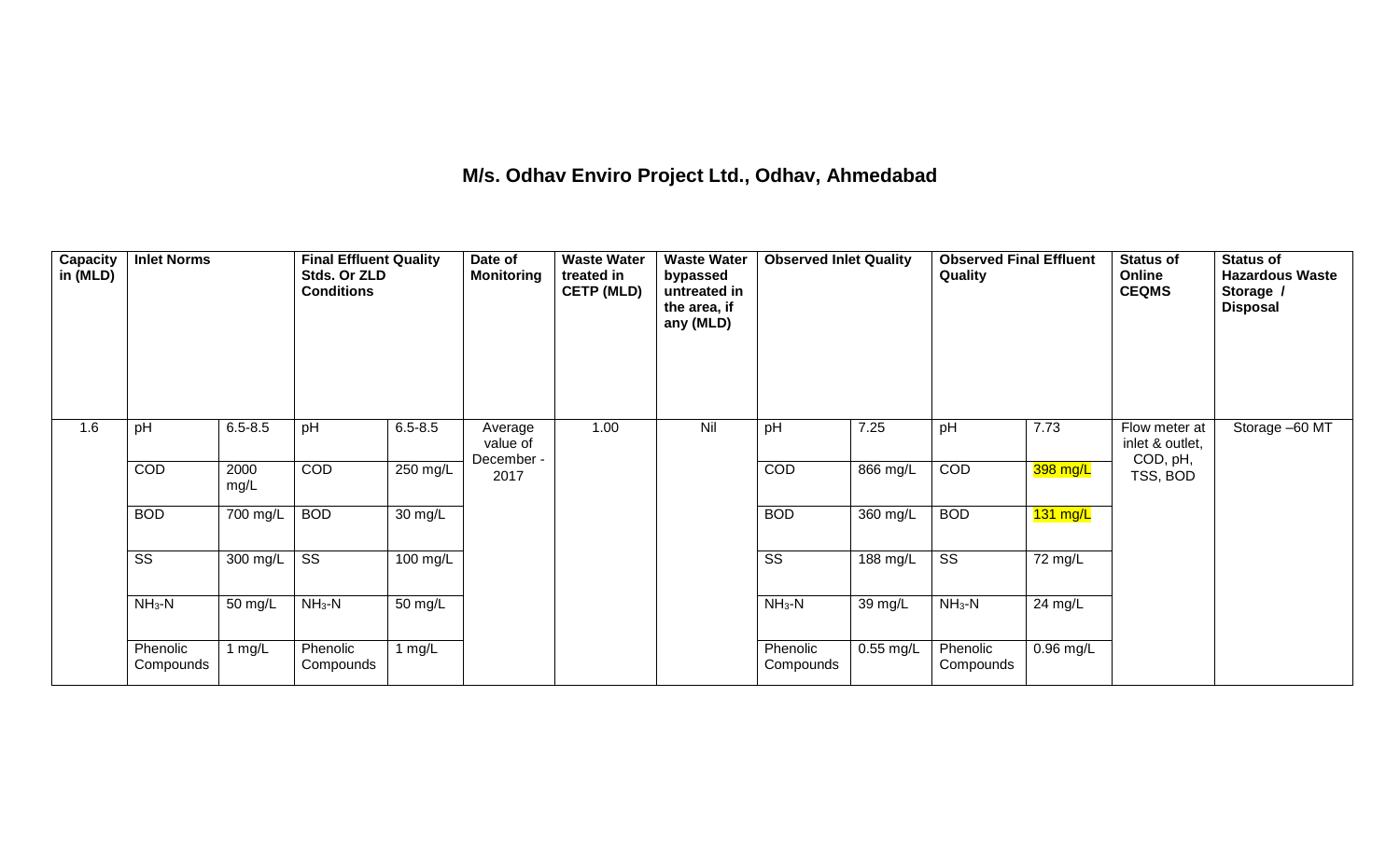#### **M/s. Odhav Green Enviro Project Association, Odhav, Ahmedabad**

| Capacity<br>in (MLD) | <b>Inlet Norms</b>     |             | <b>Final Effluent Quality</b><br>Stds. Or ZLD<br><b>Conditions</b> |             | Date of<br><b>Monitoring</b>      | <b>Waste Water</b><br>treated in<br><b>CETP (MLD)</b> | <b>Waste Water</b><br>bypassed<br>untreated in<br>the area, if<br>any (MLD) | <b>Observed Inlet Quality</b> |                          | <b>Observed Final Effluent</b><br>Quality |            | <b>Status of</b><br>Online<br><b>CEQMS</b> | <b>Status of</b><br><b>Hazardous Waste</b><br>Storage /<br><b>Disposal</b> |
|----------------------|------------------------|-------------|--------------------------------------------------------------------|-------------|-----------------------------------|-------------------------------------------------------|-----------------------------------------------------------------------------|-------------------------------|--------------------------|-------------------------------------------|------------|--------------------------------------------|----------------------------------------------------------------------------|
| 1.00                 | pH                     | $6.5 - 8.5$ | pH                                                                 | $6.5 - 8.5$ | Average<br>value of<br>December - | 0.60                                                  | Nil                                                                         | pH                            | $\overline{\phantom{a}}$ | pH                                        | 7.85       | $\overline{\phantom{a}}$                   | $\sim$                                                                     |
|                      | COD                    | 750 mg/L    | COD                                                                | 250 mg/L    | 2017                              |                                                       |                                                                             | COD                           | $\blacksquare$           | COD                                       | $539$ mg/L |                                            |                                                                            |
|                      | <b>BOD</b>             | 250 mg/L    | <b>BOD</b>                                                         | 30 mg/L     |                                   |                                                       |                                                                             | <b>BOD</b>                    | $\sim$                   | <b>BOD</b>                                | $173$ mg/L |                                            |                                                                            |
|                      | $\overline{\text{SS}}$ | 300 mg/L    | $\overline{\text{ss}}$                                             | 100 mg/L    |                                   |                                                       |                                                                             | $\overline{\text{ss}}$        | $\blacksquare$           | $\overline{\text{SS}}$                    | $343$ mg/L |                                            |                                                                            |
|                      | $NH3-N$                | 50 mg/L     | $NH3-N$                                                            | 50 mg/L     |                                   |                                                       |                                                                             | $NH_3-N$                      | $\sim$                   | $NH_3-N$                                  | 63 mg/L    |                                            |                                                                            |
|                      | Phenolic<br>Compounds  | 1 $mg/L$    | Phenolic<br>Compounds                                              | 1 $mg/L$    |                                   |                                                       |                                                                             | Phenolic<br>Compounds         | $\sim$                   | Phenolic<br>Compounds                     | <b>BDL</b> |                                            |                                                                            |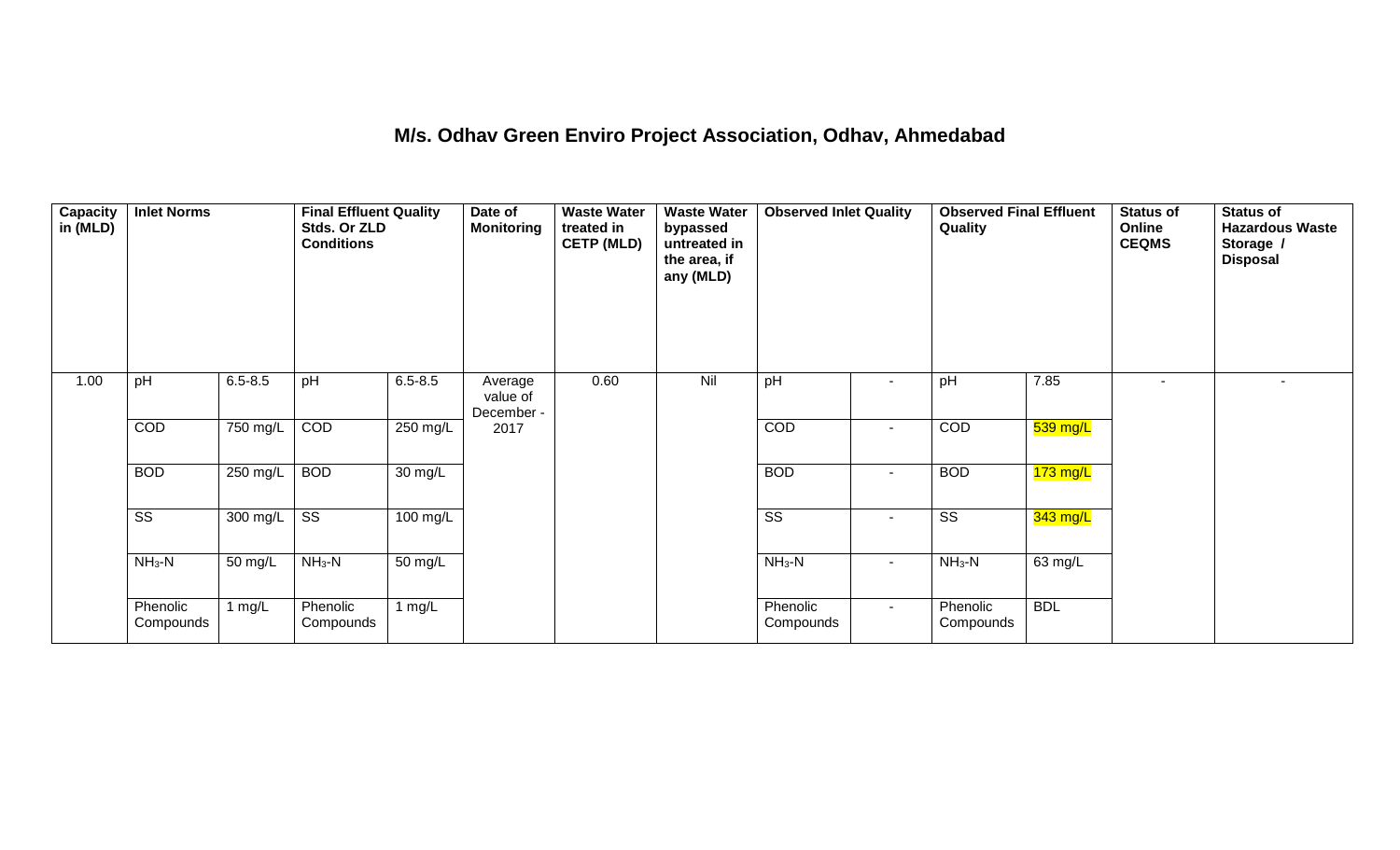#### **M/s. Narol Dyestuff Enviro Society., Narol, Ahmedabad**

| $\sqrt{\frac{2}{1}}$<br>in (MLD) | <b>Inlet Norms</b>     |              | <b>Final Effluent Quality</b><br>Stds. Or ZLD<br><b>Conditions</b> |             | Date of<br><b>Monitoring</b>   | <b>Waste Water</b><br>treated in<br><b>CETP (MLD)</b> | <b>Waste Water</b><br>bypassed<br>untreated in<br>the area, if<br>any (MLD) | <b>Observed Inlet Quality</b> |                | <b>Observed Final Effluent</b><br>Quality |                          | Status of<br>Online<br><b>CEQMS</b> | <b>Status of</b><br><b>Hazardous Waste</b><br>Storage /<br><b>Disposal</b> |
|----------------------------------|------------------------|--------------|--------------------------------------------------------------------|-------------|--------------------------------|-------------------------------------------------------|-----------------------------------------------------------------------------|-------------------------------|----------------|-------------------------------------------|--------------------------|-------------------------------------|----------------------------------------------------------------------------|
| 0.10                             | pH                     | $6.5 - 8.5$  | pH                                                                 | $6.5 - 8.5$ | No visit in<br>the month<br>οf | 0.015                                                 | Nil                                                                         | pH                            | ٠              | pH                                        | $\sim$                   | $\sim$                              | $\sim$                                                                     |
|                                  | COD                    | 1500<br>mg/L | COD                                                                | 250 mg/L    | December -<br>2017             |                                                       |                                                                             | COD                           | $\blacksquare$ | COD                                       | $\overline{\phantom{a}}$ |                                     |                                                                            |
|                                  | <b>BOD</b>             | 500 mg/L     | <b>BOD</b>                                                         | 30 mg/L     |                                |                                                       |                                                                             | <b>BOD</b>                    | $\blacksquare$ | <b>BOD</b>                                | $\blacksquare$           |                                     |                                                                            |
|                                  | $\overline{\text{ss}}$ | 300 mg/L     | $\overline{\text{ss}}$                                             | 100 mg/L    |                                |                                                       |                                                                             | $\overline{\text{ss}}$        | $\blacksquare$ | $\overline{\text{ss}}$                    | $\sim$                   |                                     |                                                                            |
|                                  | $NH3-N$                | 50 mg/L      | $NH3-N$                                                            | 50 mg/L     |                                |                                                       |                                                                             | $NH3-N$                       | $\blacksquare$ | $NH_3-N$                                  | $\sim$                   |                                     |                                                                            |
|                                  | Phenolic<br>Compounds  | 1 $mg/L$     | Phenolic<br>Compounds                                              | 1 mg/ $L$   |                                |                                                       |                                                                             | Phenolic<br>Compounds         | $\sim$         | Phenolic<br>Compounds                     | $\sim$                   |                                     |                                                                            |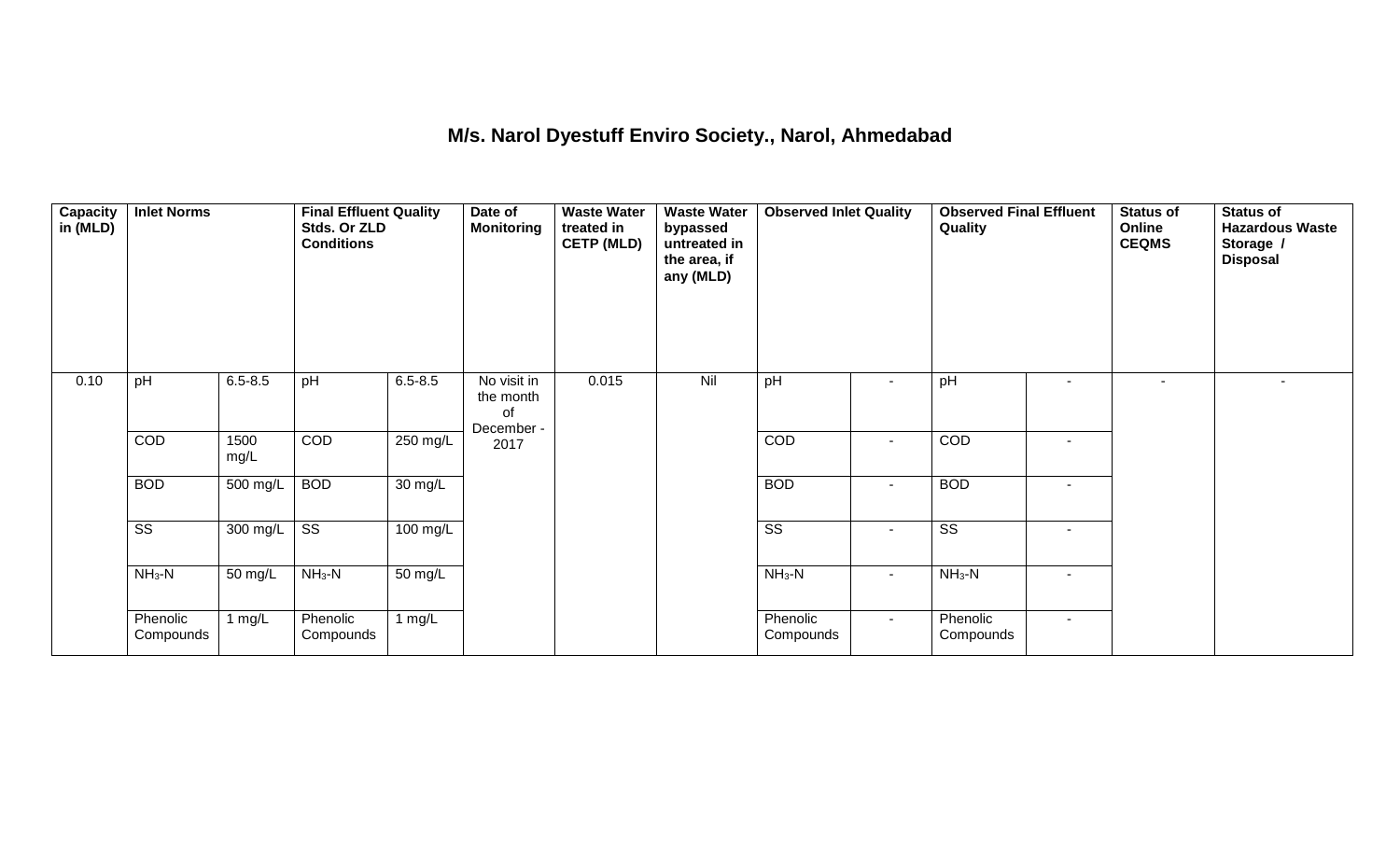## **M/s. Gujarat Vepari Maha Mandal Sahkari Udhyogik Vasahat Ltd, Ahmedabad**

| <b>Capacity</b><br>in (MLD) | <b>Inlet Norms</b>     |              | <b>Final Effluent Quality</b><br>Stds. Or ZLD<br><b>Conditions</b> |                      | Date of<br><b>Monitoring</b> | <b>Waste Water</b><br>treated in<br><b>CETP (MLD)</b> | <b>Waste Water</b><br>bypassed<br>untreated in<br>the area, if<br>any (MLD) | <b>Observed Inlet Quality</b> |                          | <b>Observed Final Effluent</b><br>Quality |            | <b>Status of</b><br>Online<br><b>CEQMS</b> | <b>Status of</b><br><b>Hazardous Waste</b><br>Storage /<br><b>Disposal</b> |
|-----------------------------|------------------------|--------------|--------------------------------------------------------------------|----------------------|------------------------------|-------------------------------------------------------|-----------------------------------------------------------------------------|-------------------------------|--------------------------|-------------------------------------------|------------|--------------------------------------------|----------------------------------------------------------------------------|
| 1.00                        | pH                     | $6.5 - 8.5$  | pH                                                                 | $6.5 - 8.5$          | Average<br>value of          | 0.60                                                  | Nil                                                                         | pH                            | $\overline{\phantom{a}}$ | pH                                        | 7.30       | <b>Flow Meter</b>                          | Storage - 250 MT                                                           |
|                             | COD                    | 2000<br>mg/L | COD                                                                | $250$ mg/L           | December -<br>2017           |                                                       |                                                                             | COD                           | $\sim$                   | COD                                       | 204 mg/L   |                                            |                                                                            |
|                             | <b>BOD</b>             | 700 mg/L     | <b>BOD</b>                                                         | $\overline{30}$ mg/L |                              |                                                       |                                                                             | <b>BOD</b>                    | $\overline{\phantom{a}}$ | <b>BOD</b>                                | 73 mg/L    |                                            |                                                                            |
|                             | $\overline{\text{ss}}$ | 300 mg/L     | $\overline{\text{ss}}$                                             | $100$ mg/L           |                              |                                                       |                                                                             | $\overline{\text{ss}}$        | $\overline{a}$           | $\overline{\text{ss}}$                    | 16 mg/L    |                                            |                                                                            |
|                             | $NH3-N$                | 50 mg/L      | $NH_3-N$                                                           | 50 mg/L              |                              |                                                       |                                                                             | $NH_3-N$                      | $\sim$                   | $NH_3-N$                                  | 95 mg/L    |                                            |                                                                            |
|                             | Phenolic<br>Compounds  | 1 $mg/L$     | Phenolic<br>Compounds                                              | 1 $mg/L$             |                              |                                                       |                                                                             | Phenolic<br>Compounds         | $\sim$                   | Phenolic<br>Compounds                     | <b>BDL</b> |                                            |                                                                            |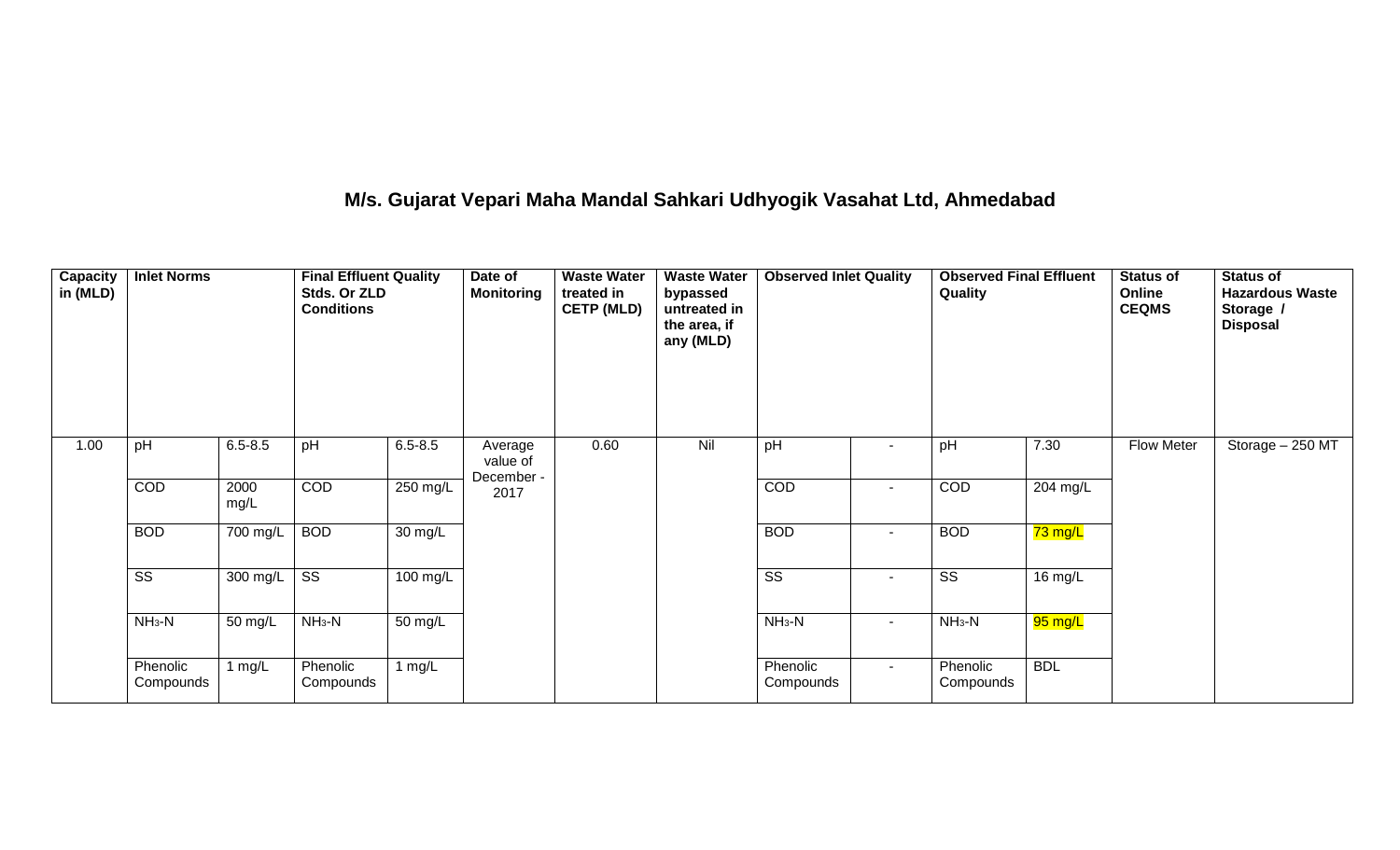## **M/s. Kalol GIDC Industries Association, Kadi, Gandhinagar**

| Capacity<br>in (MLD) | <b>Inlet Norms</b>     |              | <b>Final Effluent Quality</b><br>Stds. Or ZLD<br><b>Conditions</b> |                      | Date of<br><b>Monitoring</b> | <b>Waste Water</b><br>treated in<br><b>CETP (MLD)</b> | <b>Waste Water</b><br>bypassed<br>untreated in<br>the area, if<br>any (MLD) | <b>Observed Inlet Quality</b> |                        | <b>Observed Final Effluent</b><br>Quality |            | <b>Status of</b><br>Online<br><b>CEQMS</b> | <b>Status of</b><br><b>Hazardous Waste</b><br>Storage /<br><b>Disposal</b> |
|----------------------|------------------------|--------------|--------------------------------------------------------------------|----------------------|------------------------------|-------------------------------------------------------|-----------------------------------------------------------------------------|-------------------------------|------------------------|-------------------------------------------|------------|--------------------------------------------|----------------------------------------------------------------------------|
| 0.40                 | pH                     | 6.5 to 8.5   | pH                                                                 | 6.5 to 8.5           | Average<br>value of          | 0.35                                                  | Nil                                                                         | pH                            | 6.72                   | pH                                        | 7.98       | $\blacksquare$                             | Storage $-40$ MT                                                           |
|                      | COD                    | 2000<br>mg/L | <b>COD</b>                                                         | $250$ mg/L           | December -<br>2017           |                                                       |                                                                             | COD                           | $\overline{3487}$ mg/L | COD                                       | 681 mg/L   |                                            |                                                                            |
|                      | <b>BOD</b>             | 700 mg/L     | <b>BOD</b>                                                         | 100 mg/L             |                              |                                                       |                                                                             | <b>BOD</b>                    | 1318 mg/L              | <b>BOD</b>                                | 224 mg/L   |                                            |                                                                            |
|                      | $\overline{\text{ss}}$ |              | $\overline{\text{ss}}$                                             | 100 mg/L             |                              |                                                       |                                                                             | $\overline{\text{ss}}$        | 517 mg/L               | $\overline{\text{ss}}$                    | $172$ mg/L |                                            |                                                                            |
|                      | $NH3-N$                | 50 mg/L      | $NH3-N$                                                            | $\overline{50}$ mg/L |                              |                                                       |                                                                             | $NH3-N$                       | 22 mg/L                | $NH3-N$                                   | 60 mg/L    |                                            |                                                                            |
|                      | Phenolic<br>Compounds  |              | Phenolic<br>Compounds                                              | 1 $mg/L$             |                              |                                                       |                                                                             | Phenolic<br>Compounds         | 8.22 mg/L              | Phenolic<br>Compounds                     | <b>BDL</b> |                                            |                                                                            |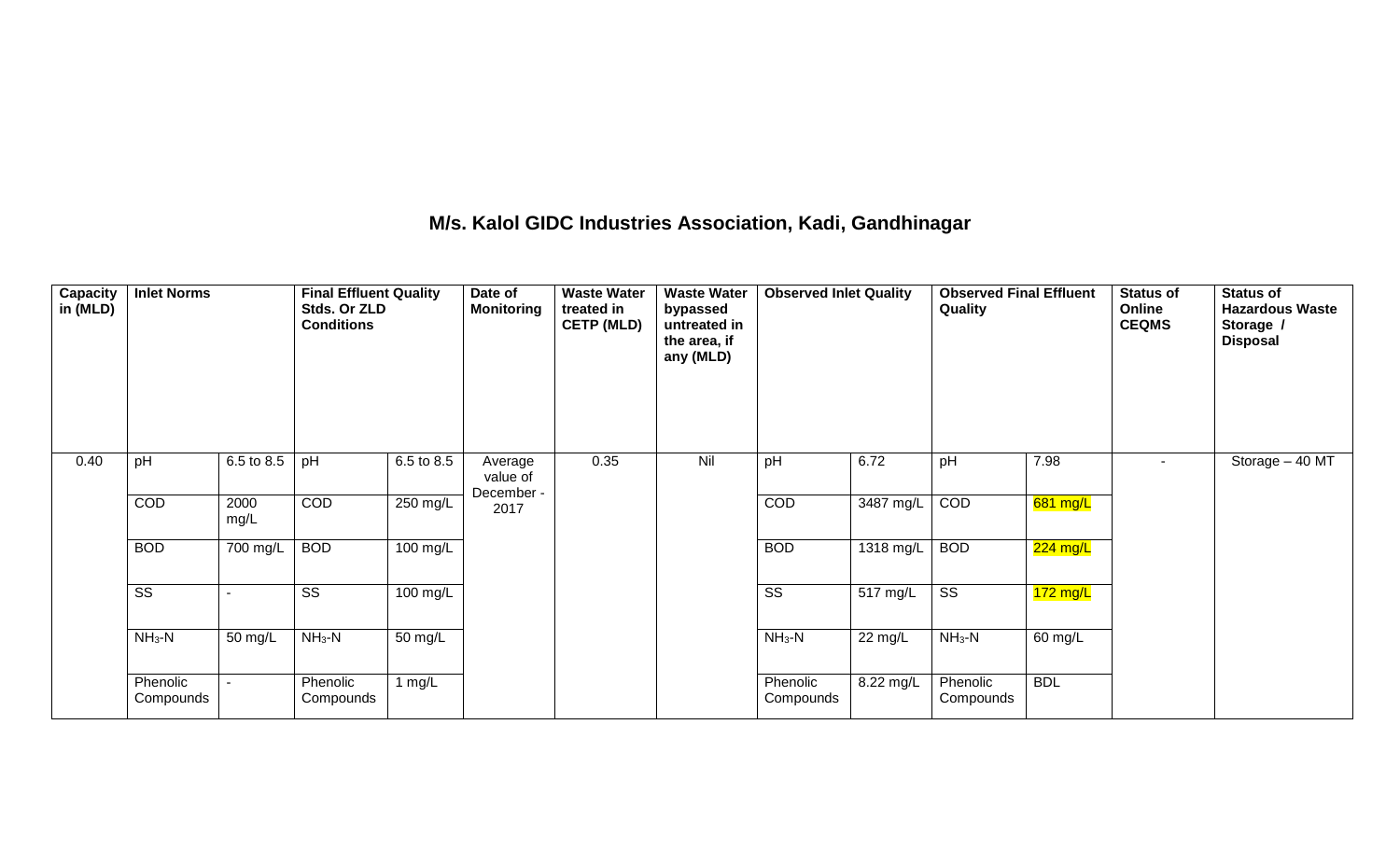## **M/s. Zydus Infrastructure Pvt. Ltd, Changodar, Ahmedabad**

| Capacity<br>in (MLD) | <b>Inlet Norms</b>                   |                       | <b>Final Effluent Quality</b><br>Stds. Or ZLD<br><b>Conditions</b> |                                | Date of<br><b>Monitoring</b> | <b>Waste Water</b><br>treated in<br><b>CETP (MLD)</b> | <b>Waste Water</b><br>bypassed<br>untreated in<br>the area, if<br>any (MLD) | <b>Observed Inlet Quality</b>        |                          | <b>Observed Final Effluent</b><br>Quality |            | Status of<br>Online<br><b>CEQMS</b> | <b>Status of</b><br><b>Hazardous Waste</b><br>Storage /<br><b>Disposal</b> |
|----------------------|--------------------------------------|-----------------------|--------------------------------------------------------------------|--------------------------------|------------------------------|-------------------------------------------------------|-----------------------------------------------------------------------------|--------------------------------------|--------------------------|-------------------------------------------|------------|-------------------------------------|----------------------------------------------------------------------------|
| 1.5                  | pH                                   | $6 - 8$               | pH                                                                 | No outlet<br>norms             | Average<br>value of          | 1.3                                                   | Nil                                                                         | pH                                   | $\overline{\phantom{a}}$ | pH                                        | 7.12       | pH, TOC<br>meter                    | Storage - 40 MT                                                            |
|                      | COD                                  | 850 mg/L              | COD                                                                | are<br>prescribe<br>d as it is | December -<br>2017           |                                                       |                                                                             | COD                                  | $\blacksquare$           | COD                                       | 6 mg/L     |                                     |                                                                            |
|                      | BOD(3)<br>days at<br>$27^{\circ}C$ ) | $\overline{400}$ mg/L | BOD(3)<br>days at<br>$27^{\circ}C$ )                               | a ZLD<br>based<br>CETP by      |                              |                                                       |                                                                             | BOD(3)<br>days at<br>$27^{\circ}C$ ) | $\sim$                   | BOD(3)<br>days at<br>$27^{\circ}C$ )      | $2$ mg/L   |                                     |                                                                            |
|                      | $\overline{\text{SS}}$               | 300 mg/L              | SS                                                                 | the<br>means of<br><b>MEE</b>  |                              |                                                       |                                                                             | $\overline{\text{SS}}$               | $\overline{\phantom{a}}$ | SS                                        | 4 mg/L     |                                     |                                                                            |
|                      | $NH3-N$                              | <10 mg/L              | $NH3-N$                                                            |                                |                              |                                                       |                                                                             | $NH3-N$                              | $\sim$                   | $NH3-N$                                   | 6 mg/L     |                                     |                                                                            |
|                      | Phenolic<br>Compounds                | $<$ 3 mg/L            | Phenolic<br>Compounds                                              |                                |                              |                                                       |                                                                             | Phenolic<br>Compounds                | $\sim$                   | Phenolic<br>Compounds                     | <b>BDL</b> |                                     |                                                                            |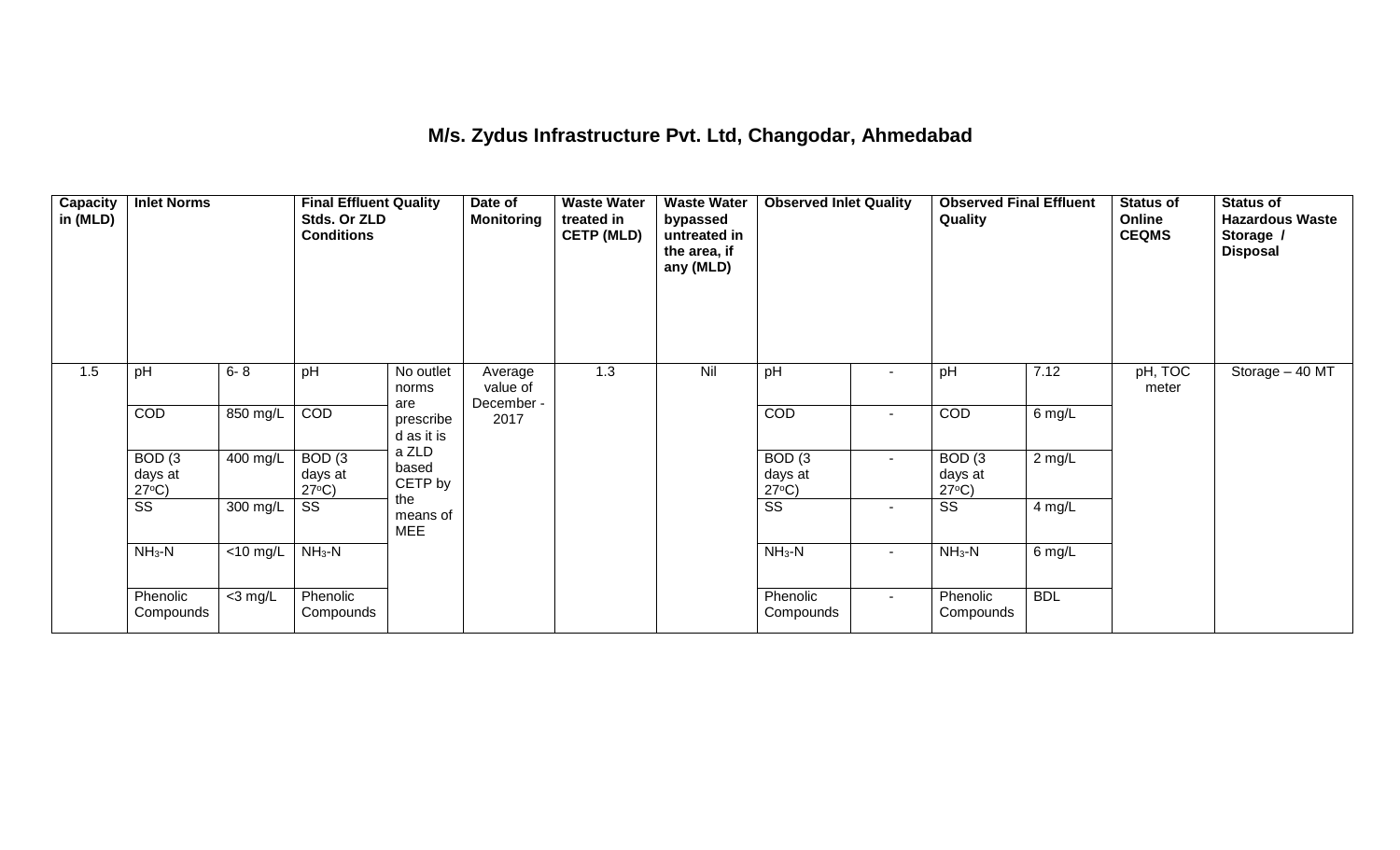#### **M/s. Tata Motors Ltd Vendors Park, Sanand, Ahmedabad**

| Capacity<br>in (MLD) | <b>Inlet Norms</b>     |                       | <b>Final Effluent Quality</b><br>Stds. Or ZLD<br><b>Conditions</b> |                      | Date of<br><b>Monitoring</b> | <b>Waste Water</b><br>treated in<br><b>CETP (MLD)</b> | <b>Waste Water</b><br>bypassed<br>untreated in<br>the area, if<br>any (MLD) | <b>Observed Inlet Quality</b> |                | <b>Observed Final Effluent</b><br>Quality |            | <b>Status of</b><br>Online<br><b>CEQMS</b> | <b>Status of</b><br><b>Hazardous Waste</b><br>Storage /<br><b>Disposal</b> |
|----------------------|------------------------|-----------------------|--------------------------------------------------------------------|----------------------|------------------------------|-------------------------------------------------------|-----------------------------------------------------------------------------|-------------------------------|----------------|-------------------------------------------|------------|--------------------------------------------|----------------------------------------------------------------------------|
| 1.5                  | pH                     | $6 - 10.5$            | pH                                                                 | $6.5 - 8.5$          | Average<br>value of          | 0.10                                                  | Nil                                                                         | pH                            | $\blacksquare$ | pH                                        | 8.32       | pH, DO<br>meter, TOC                       | $\blacksquare$                                                             |
|                      | COD                    | 900 mg/L              | COD                                                                | 100 mg/L             | December -<br>2017           |                                                       |                                                                             | COD                           | $\blacksquare$ | COD                                       | 35 mg/L    | meter, Flow<br>meter                       |                                                                            |
|                      | <b>BOD</b>             | $250$ mg/L            | <b>BOD</b>                                                         | $\overline{30}$ mg/L |                              |                                                       |                                                                             | <b>BOD</b>                    | $\blacksquare$ | <b>BOD</b>                                | 9 mg/L     |                                            |                                                                            |
|                      | $\overline{\text{ss}}$ | 100 mg/L              | SS                                                                 | 100 mg/L             |                              |                                                       |                                                                             | $\overline{\text{ss}}$        |                | SS                                        | 8 mg/L     |                                            |                                                                            |
|                      | $NH3-N$                | 50 mg/L               | $NH3-N$                                                            | 50 mg/L              |                              |                                                       |                                                                             | $NH_3-N$                      | $\blacksquare$ | $NH3-N$                                   | 5 mg/L     |                                            |                                                                            |
|                      | Phenolic<br>Compounds  | Not<br>Applicabl<br>e | Phenolic<br>Compounds                                              | 1 $mg/L$             |                              |                                                       |                                                                             | Phenolic<br>Compounds         | -              | Phenolic<br>Compounds                     | <b>BDL</b> |                                            |                                                                            |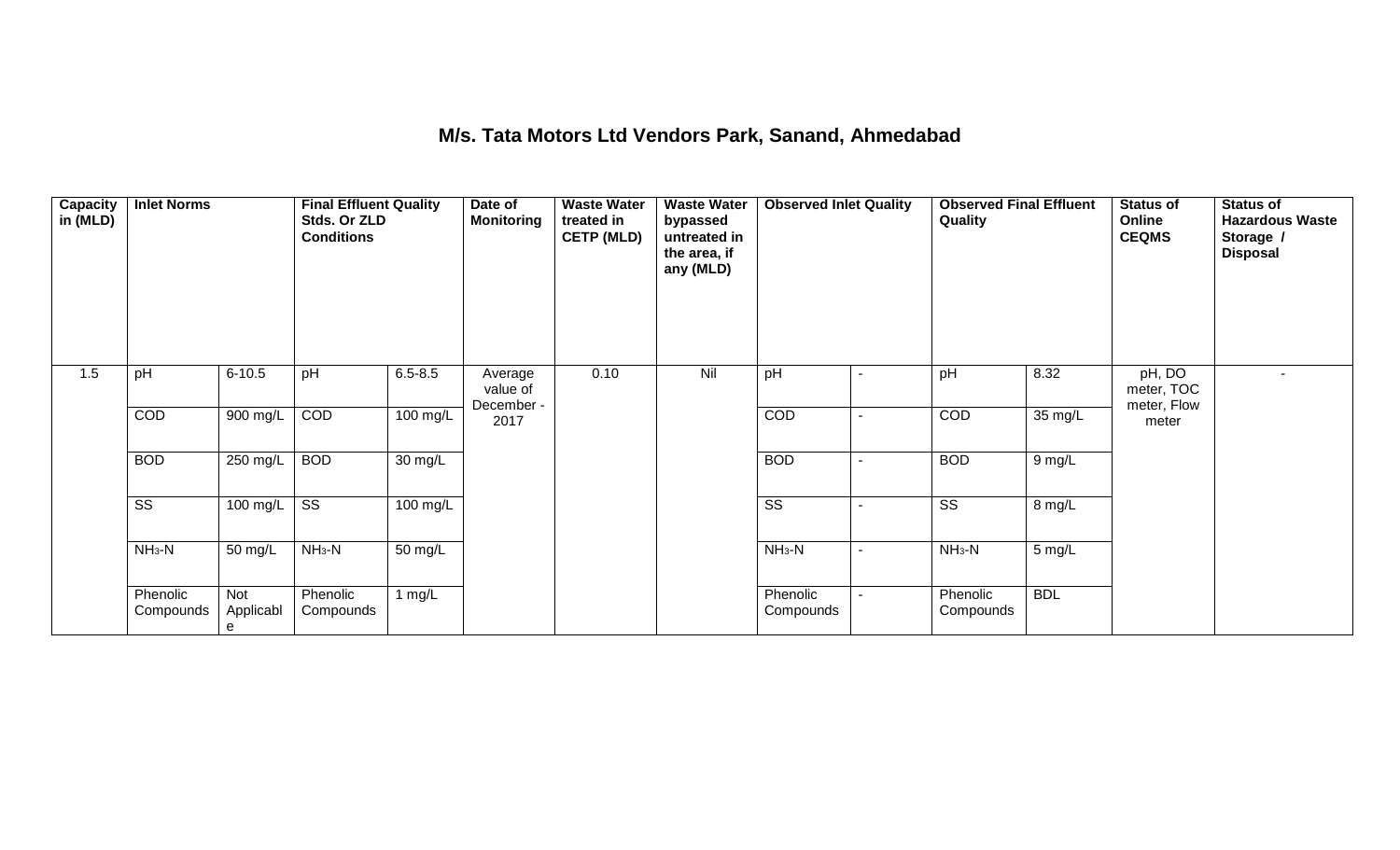## **M/s. Bavla Eco Project Ltd., Bavla, Ahmedabad**

| Capacity<br>in (MLD) | <b>Inlet Norms</b>     |                          | <b>Final Effluent Quality</b><br>Stds. Or ZLD<br><b>Conditions</b> |                              | Date of<br><b>Monitoring</b>      | <b>Waste Water</b><br>treated in<br><b>CETP (MLD)</b> | <b>Waste Water</b><br>bypassed<br>untreated in<br>the area, if<br>any (MLD) | <b>Observed Inlet Quality</b> |                | <b>Observed Final Effluent</b><br>Quality |            | <b>Status of</b><br>Online<br><b>CEQMS</b> | <b>Status of</b><br><b>Hazardous Waste</b><br>Storage /<br><b>Disposal</b> |
|----------------------|------------------------|--------------------------|--------------------------------------------------------------------|------------------------------|-----------------------------------|-------------------------------------------------------|-----------------------------------------------------------------------------|-------------------------------|----------------|-------------------------------------------|------------|--------------------------------------------|----------------------------------------------------------------------------|
| 1.00                 | pH                     | $5.5 - 8.5$              | pH                                                                 | $6.5 - 8.5$                  | Average<br>value of<br>December - | 1.00                                                  | Nil                                                                         | pH                            | $\blacksquare$ | pH                                        | 7.80       | $\sim$                                     | Sludge is used as<br>Manure                                                |
|                      | COD                    | 4500<br>mg/L             | COD                                                                | 250 mg/L                     | 2017                              |                                                       |                                                                             | COD                           | $\blacksquare$ | COD                                       | $575$ mg/L |                                            |                                                                            |
|                      | <b>BOD</b>             | 1500<br>mg/L             | <b>BOD</b>                                                         | 100 mg/L                     |                                   |                                                       |                                                                             | <b>BOD</b>                    | $\blacksquare$ | <b>BOD</b>                                | $169$ mg/L |                                            |                                                                            |
|                      | $\overline{\text{ss}}$ | 300 mg/L                 | $\overline{\text{ss}}$                                             | 100 mg/L                     |                                   |                                                       |                                                                             | $\overline{\text{ss}}$        |                | $\overline{\text{ss}}$                    | $240$ mg/L |                                            |                                                                            |
|                      | $NH_3-N$               | $\overline{\phantom{a}}$ | $NH3-N$                                                            | 50 mg/L                      |                                   |                                                       |                                                                             | $NH_3-N$                      | $\sim$         | $NH3-N$                                   | 40 mg/L    |                                            |                                                                            |
|                      | Phenolic<br>Compounds  |                          | Phenolic<br>Compounds                                              | <b>Not</b><br>Applicabl<br>e |                                   |                                                       |                                                                             | Phenolic<br>Compounds         |                | Phenolic<br>Compounds                     | $\sim$     |                                            |                                                                            |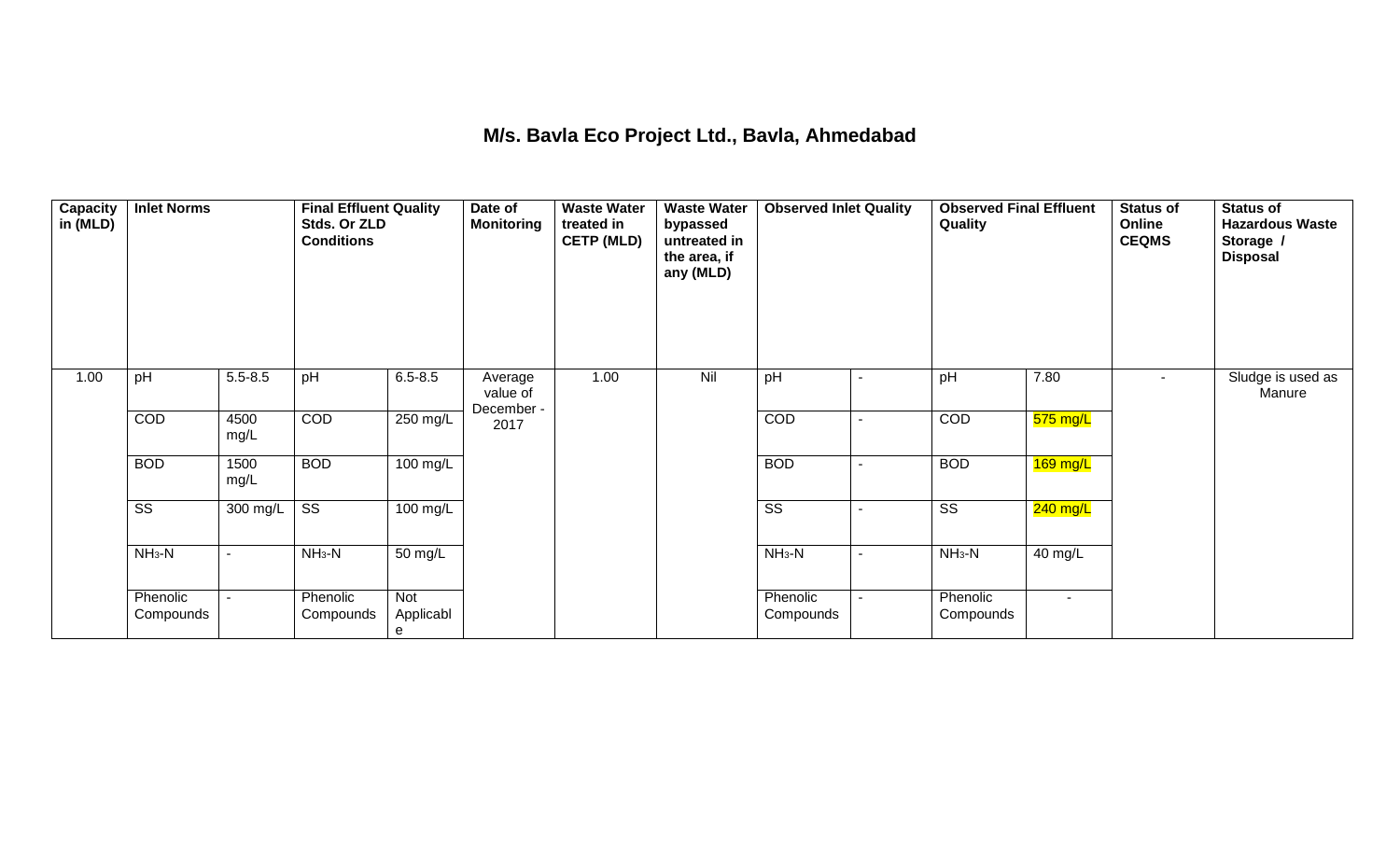#### **M/s. Vinayak Jal SudhikaranSahakariMandali Ltd, Bavla, Ahmedabad**

| Capacity<br>in (MLD) | <b>Inlet Norms</b>     |                          | <b>Final Effluent Quality</b><br>Stds. Or ZLD<br><b>Conditions</b> |                       | Date of<br><b>Monitoring</b>      | treated in<br><b>CETP (MLD)</b><br>1.50 | <b>Waste Water</b><br>bypassed<br>untreated in<br>the area, if<br>any (MLD) | <b>Observed Inlet Quality</b> |                | <b>Observed Final Effluent</b><br>Quality |           | Status of<br>Online<br><b>CEQMS</b> | <b>Status of</b><br><b>Hazardous Waste</b><br>Storage /<br><b>Disposal</b> |
|----------------------|------------------------|--------------------------|--------------------------------------------------------------------|-----------------------|-----------------------------------|-----------------------------------------|-----------------------------------------------------------------------------|-------------------------------|----------------|-------------------------------------------|-----------|-------------------------------------|----------------------------------------------------------------------------|
| 1.50                 | pH                     | $5.5 - 8.5$              | pH                                                                 | $6.5 - 8.5$           | Average<br>value of<br>December - |                                         | Nil                                                                         | pH                            |                | pH                                        | 8.09      |                                     | Sludge is used as<br>Manure                                                |
|                      | COD                    | 4500<br>mg/L             | COD                                                                | 250mg/L               | 2017                              |                                         |                                                                             | COD                           | $\blacksquare$ | COD                                       | 180 mg/L  |                                     |                                                                            |
|                      | <b>BOD</b>             | 1500<br>mg/L             | <b>BOD</b>                                                         | 100 mg/L              |                                   |                                         |                                                                             | <b>BOD</b>                    |                | <b>BOD</b>                                | 51 mg/L   |                                     |                                                                            |
|                      | $\overline{\text{SS}}$ | 300 mg/L                 | $\overline{\text{ss}}$                                             | $\overline{100}$ mg/L |                                   |                                         |                                                                             | $\overline{\text{SS}}$        |                | $\overline{\text{SS}}$                    | 306 mg/L  |                                     |                                                                            |
|                      | $NH3-N$                | $\blacksquare$           | $NH_3-N$                                                           | 50 mg/L               |                                   |                                         |                                                                             | $NH3-N$                       | $\blacksquare$ | $NH_3-N$                                  | 11 $mg/L$ |                                     |                                                                            |
|                      | Phenolic<br>Compounds  | $\overline{\phantom{a}}$ | Phenolic<br>Compounds                                              | Not<br>Applicabl<br>e |                                   |                                         |                                                                             | Phenolic<br>Compounds         |                | Phenolic<br>Compounds                     |           |                                     |                                                                            |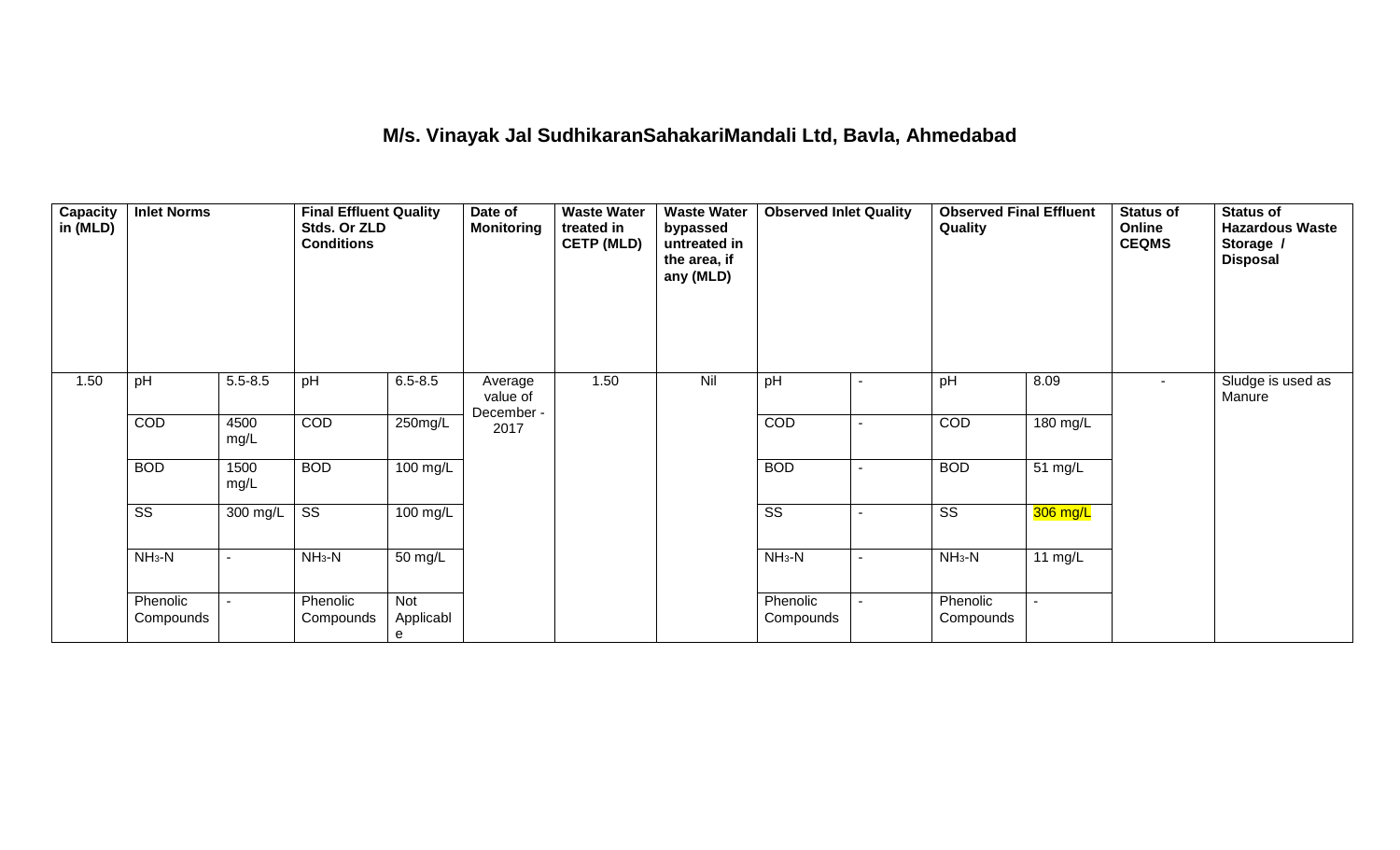## **M/s. Jay Khodiyar Enviro -Technologies Pvt. Ltd., Rajkot**

| <b>Capacity</b><br>in (MLD) | <b>Inlet Norms</b>     |           | <b>Final Effluent Quality</b><br>Stds. Or ZLD<br><b>Conditions</b> |                      | Date of<br><b>Waste Water</b><br><b>Monitoring</b><br>treated in<br><b>CETP (MLD)</b> |       | <b>Waste Water</b><br>bypassed<br>untreated in<br>the area, if<br>any (MLD) | <b>Observed Inlet Quality</b> |        | <b>Observed Final Effluent</b><br>Quality |                          | <b>Status of</b><br>Online<br><b>CEQMS</b> | <b>Status of</b><br><b>Hazardous Waste</b><br>Storage /<br><b>Disposal</b> |
|-----------------------------|------------------------|-----------|--------------------------------------------------------------------|----------------------|---------------------------------------------------------------------------------------|-------|-----------------------------------------------------------------------------|-------------------------------|--------|-------------------------------------------|--------------------------|--------------------------------------------|----------------------------------------------------------------------------|
| 0.025                       | pH                     | Up to $5$ | pH                                                                 | 6.5 to 8.5           | No visit in<br>the month                                                              | 0.007 | Nil                                                                         | pH                            |        | pH                                        |                          | $\sim$                                     | $\blacksquare$                                                             |
|                             | COD                    | 250 mg/L  | COD                                                                | 100 mg/L             | of<br>December -<br>2017                                                              |       |                                                                             | COD                           |        | COD                                       |                          |                                            |                                                                            |
|                             | <b>BOD</b>             | 100 mg/L  | <b>BOD</b>                                                         | $\overline{30}$ mg/L |                                                                                       |       |                                                                             | <b>BOD</b>                    | $\sim$ | <b>BOD</b>                                | $\overline{\phantom{0}}$ |                                            |                                                                            |
|                             | $\overline{\text{ss}}$ | 250 mg/L  | $\overline{\text{SS}}$                                             | $100$ mg/L           |                                                                                       |       |                                                                             | $\overline{\text{ss}}$        |        | $\overline{\text{SS}}$                    | $\overline{\phantom{a}}$ |                                            |                                                                            |
|                             | $NH3-N$                |           | $NH3-N$                                                            | 50 mg/L              |                                                                                       |       |                                                                             | $NH3-N$                       | $\sim$ | $NH3-N$                                   | $\overline{\phantom{0}}$ |                                            |                                                                            |
|                             | Phenolic<br>Compounds  |           | Phenolic<br>Compounds                                              | 1 $mg/L$             |                                                                                       |       |                                                                             | Phenolic<br>Compounds         | $\sim$ | Phenolic<br>Compounds                     | $\sim$                   |                                            |                                                                            |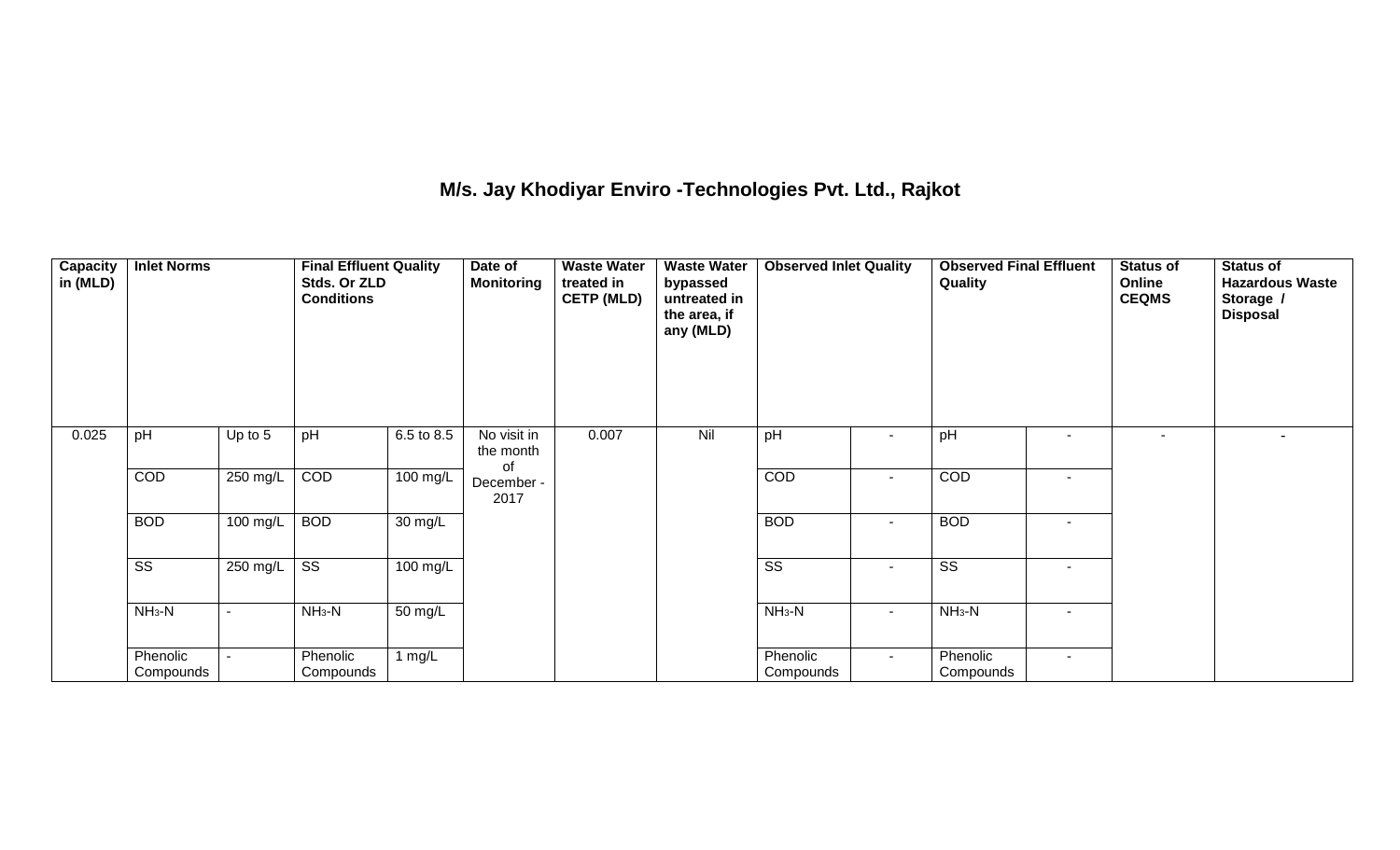## **M/s. Jetpur Dyeing & Printing Association, Jetpur, Rajkot**

| <b>Capacity</b><br>in (MLD) | <b>Inlet Norms</b>     |               | <b>Final Effluent Quality</b><br>Stds. Or ZLD<br><b>Conditions</b> |             | Date of<br><b>Monitoring</b>   | <b>Waste Water</b><br>treated in<br><b>CETP (MLD)</b> | <b>Waste Water</b><br>bypassed<br>untreated in<br>the area, if<br>any (MLD) | <b>Observed Inlet Quality</b><br>$\overline{\phantom{a}}$ |        | <b>Observed Final Effluent</b><br>Quality |        | <b>Status of</b><br>Online<br><b>CEQMS</b> | <b>Status of</b><br><b>Hazardous Waste</b><br>Storage /<br><b>Disposal</b> |
|-----------------------------|------------------------|---------------|--------------------------------------------------------------------|-------------|--------------------------------|-------------------------------------------------------|-----------------------------------------------------------------------------|-----------------------------------------------------------|--------|-------------------------------------------|--------|--------------------------------------------|----------------------------------------------------------------------------|
| 10.00                       | pH                     | $10.5 - 12.0$ | pH                                                                 | $6.5 - 8.5$ | No visit in<br>the month<br>of | 7.00                                                  | Nil                                                                         | pH                                                        |        | pH                                        | $\sim$ | pH, Flow<br>meter                          | $\overline{\phantom{0}}$                                                   |
|                             | COD                    | 1000<br>mg/L  | COD                                                                | 250 mg/L    | December -<br>2017             |                                                       |                                                                             | COD                                                       | $\sim$ | COD                                       | $\sim$ |                                            |                                                                            |
|                             | <b>BOD</b>             | 350 mg/L      | <b>BOD</b>                                                         | 100 mg/L    |                                |                                                       |                                                                             | <b>BOD</b>                                                | $\sim$ | <b>BOD</b>                                | $\sim$ |                                            |                                                                            |
|                             | $\overline{\text{ss}}$ | 2000<br>mg/L  | $\overline{\text{ss}}$                                             | $100$ mg/L  |                                |                                                       |                                                                             | $\overline{\text{ss}}$                                    | $\sim$ | $\overline{\text{ss}}$                    | $\sim$ |                                            |                                                                            |
|                             | $NH3-N$                | 75 mg/L       | $NH3-N$                                                            | 50 mg/L     |                                |                                                       |                                                                             | $NH_3-N$                                                  | $\sim$ | $NH3-N$                                   | $\sim$ |                                            |                                                                            |
|                             | Phenolic<br>Compounds  | 5 mg/L        | Phenolic<br>Compounds                                              | 1 $mg/L$    |                                |                                                       |                                                                             | Phenolic<br>Compounds                                     | $\sim$ | Phenolic<br>Compounds                     | $\sim$ |                                            |                                                                            |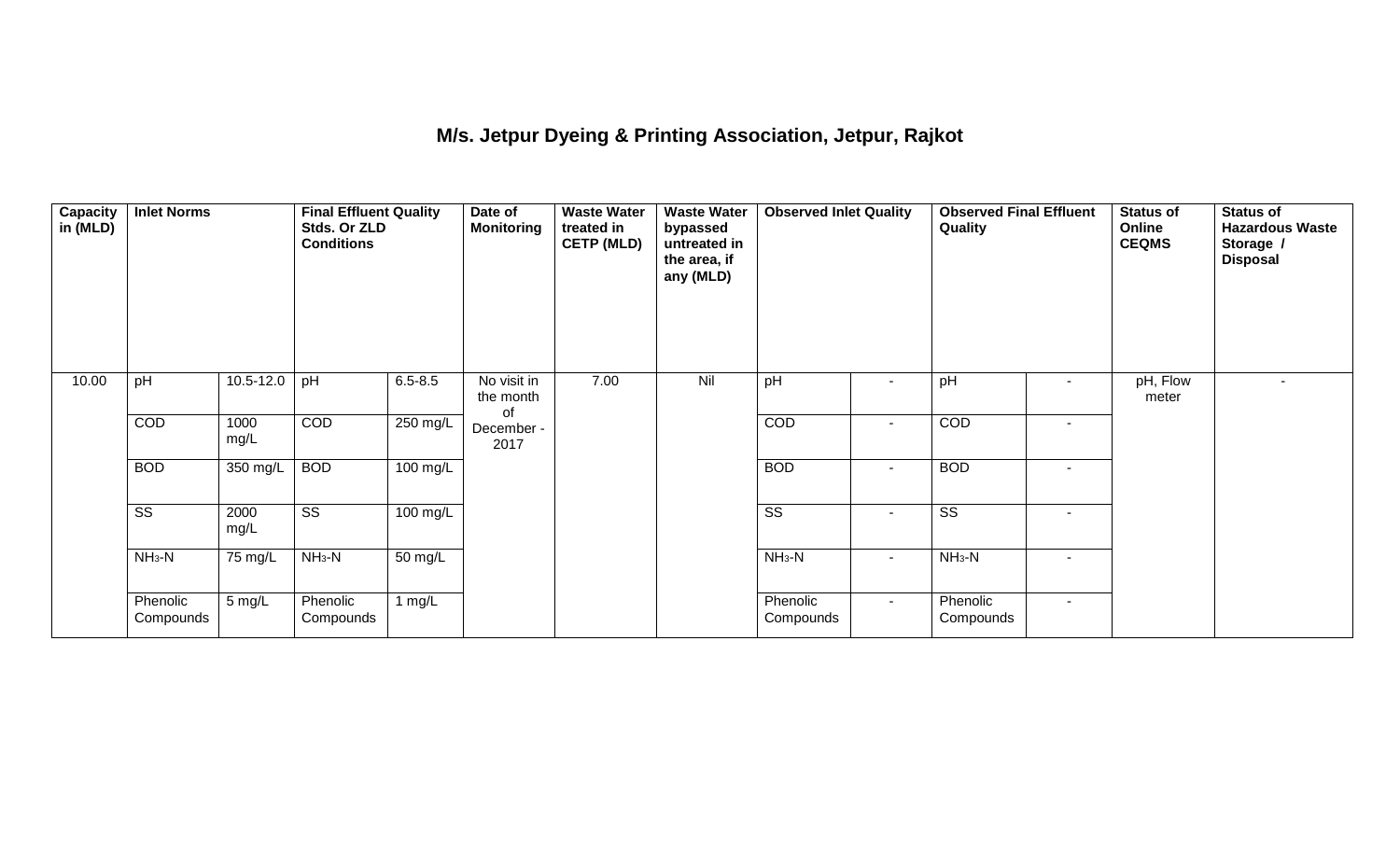#### **M/s. Shri Dhareshwar GIDC Vistar Association, Dhareshwar, Rajkot**

| Capacity<br>in (MLD) | <b>Inlet Norms</b>     |              | <b>Final Effluent Quality</b><br>Stds. Or ZLD<br><b>Conditions</b> |                    | Date of<br><b>Monitoring</b>      | <b>Waste Water</b><br><b>Waste Water</b><br>treated in<br>bypassed<br><b>CETP (MLD)</b><br>untreated in<br>the area, if<br>any (MLD) |     | <b>Observed Inlet Quality</b> |                | <b>Observed Final Effluent</b><br>Quality |                    | <b>Status of</b><br>Online<br><b>CEQMS</b> | <b>Status of</b><br><b>Hazardous Waste</b><br>Storage /<br><b>Disposal</b> |
|----------------------|------------------------|--------------|--------------------------------------------------------------------|--------------------|-----------------------------------|--------------------------------------------------------------------------------------------------------------------------------------|-----|-------------------------------|----------------|-------------------------------------------|--------------------|--------------------------------------------|----------------------------------------------------------------------------|
| 0.09                 | pH                     | $10.5 - 12$  | pH                                                                 | 6.5 to 9           | Average<br>value of<br>December - | 0.07                                                                                                                                 | Nil | pH                            | 6,64           | pH                                        | 6.68               | pH, Flow<br>Meter                          | $\sim$                                                                     |
|                      | COD                    | 1000<br>mg/L | COD                                                                | 100 mg/L           | 2017                              |                                                                                                                                      |     | COD                           | $2416$ mg/L    | COD                                       | 554 mg/L           |                                            |                                                                            |
|                      | <b>BOD</b>             | 350 mg/L     | <b>BOD</b>                                                         | 30 mg/L            |                                   |                                                                                                                                      |     | <b>BOD</b>                    | 846 mg/L       | <b>BOD</b>                                | $187 \text{ mg/L}$ |                                            |                                                                            |
|                      | $\overline{\text{ss}}$ | 2000<br>mg/L | $\overline{\text{ss}}$                                             | $100 \text{ mg/L}$ |                                   |                                                                                                                                      |     | $\overline{\text{ss}}$        | 630 mg/L       | $\overline{\text{ss}}$                    | 80 mg/L            |                                            |                                                                            |
|                      | $NH_3-N$               | 75 mg/L      | $NH3-N$                                                            | 50 mg/L            |                                   |                                                                                                                                      |     | $NH3-N$                       | 45 mg/L        | $NH3-N$                                   | 35 mg/L            |                                            |                                                                            |
|                      | Phenolic<br>Compounds  | $5$ mg/L     | Phenolic<br>Compounds                                              | 1 mg/L             |                                   |                                                                                                                                      |     | Phenolic<br>Compounds         | $\blacksquare$ | Phenolic<br>Compounds                     | $\sim$             |                                            |                                                                            |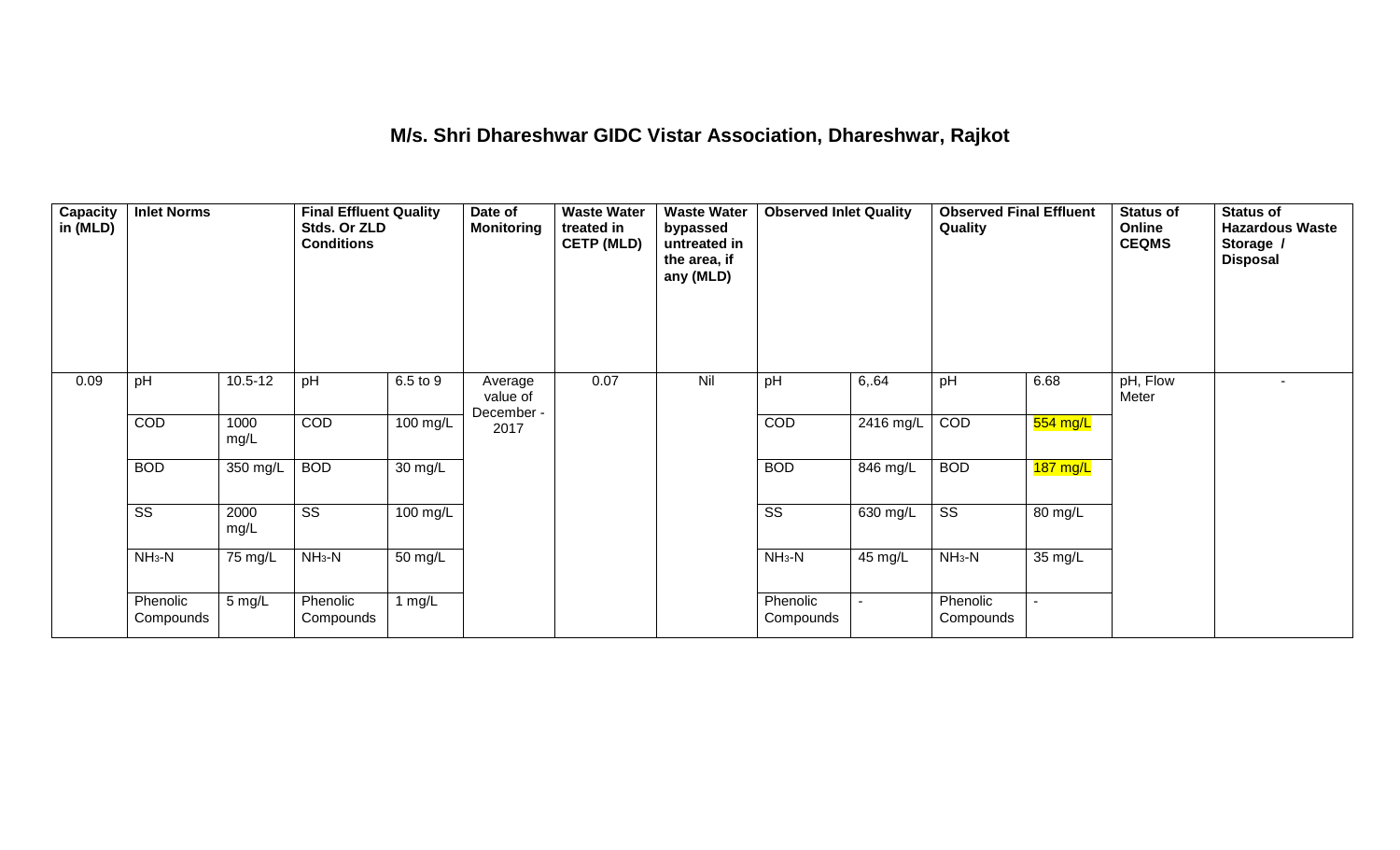## **M/s. Bhatgam Washing GhatSuddhikaranYojana Pvt. Ltd., Bhatgam, Rajkot**

| <b>Capacity</b><br>in (MLD) | <b>Inlet Norms</b>     |              | <b>Final Effluent Quality</b><br>Stds. Or ZLD<br><b>Conditions</b> |                    | Date of<br><b>Monitoring</b>      | <b>Waste Water</b><br>treated in<br><b>CETP (MLD)</b> | <b>Waste Water</b><br>bypassed<br>untreated in<br>the area, if<br>any (MLD) |                        |                | <b>Observed Final Effluent</b><br>Quality |                | <b>Status of</b><br>Online<br><b>CEQMS</b> | <b>Status of</b><br><b>Hazardous Waste</b><br>Storage /<br><b>Disposal</b> |
|-----------------------------|------------------------|--------------|--------------------------------------------------------------------|--------------------|-----------------------------------|-------------------------------------------------------|-----------------------------------------------------------------------------|------------------------|----------------|-------------------------------------------|----------------|--------------------------------------------|----------------------------------------------------------------------------|
| 30                          | pH                     | $10.5 - 12$  | pH                                                                 | $6.5 - 9$          | Average<br>value of<br>December - | 6.00                                                  | Nil                                                                         | pH                     | 10.22          | pH                                        | 7.94           | pH, Flow<br>meter, SS,<br>Color, MLSS,     | Storage - 110 MT                                                           |
|                             | COD                    | 1000<br>mg/L | COD                                                                | $100 \text{ mg/L}$ | 2017                              |                                                       |                                                                             | COD                    | $210$ mg/L     | COD                                       | 62 mg/L        | <b>COD</b>                                 |                                                                            |
|                             | <b>BOD</b>             | 350 mg/L     | <b>BOD</b>                                                         | 30 mg/L            |                                   |                                                       |                                                                             | <b>BOD</b>             | 73 mg/L        | <b>BOD</b>                                | 19 mg/L        |                                            |                                                                            |
|                             | $\overline{\text{ss}}$ | 2000<br>mg/L | $\overline{\text{ss}}$                                             | $100 \text{ mg/L}$ |                                   |                                                       |                                                                             | $\overline{\text{ss}}$ | $280$ mg/L     | $\overline{\text{ss}}$                    | 40 mg/L        |                                            |                                                                            |
|                             | $NH3-N$                | 75 mg/L      | $NH3-N$                                                            | 50 mg/L            |                                   |                                                       |                                                                             | $NH_3-N$               | $3$ mg/L       | $NH3-N$                                   | $2$ mg/L       |                                            |                                                                            |
|                             | Phenolic<br>Compounds  | 5 mg/L       | Phenolic<br>Compounds                                              | 1 $mg/L$           |                                   |                                                       |                                                                             | Phenolic<br>Compounds  | $\blacksquare$ | Phenolic<br>Compounds                     | $\blacksquare$ |                                            |                                                                            |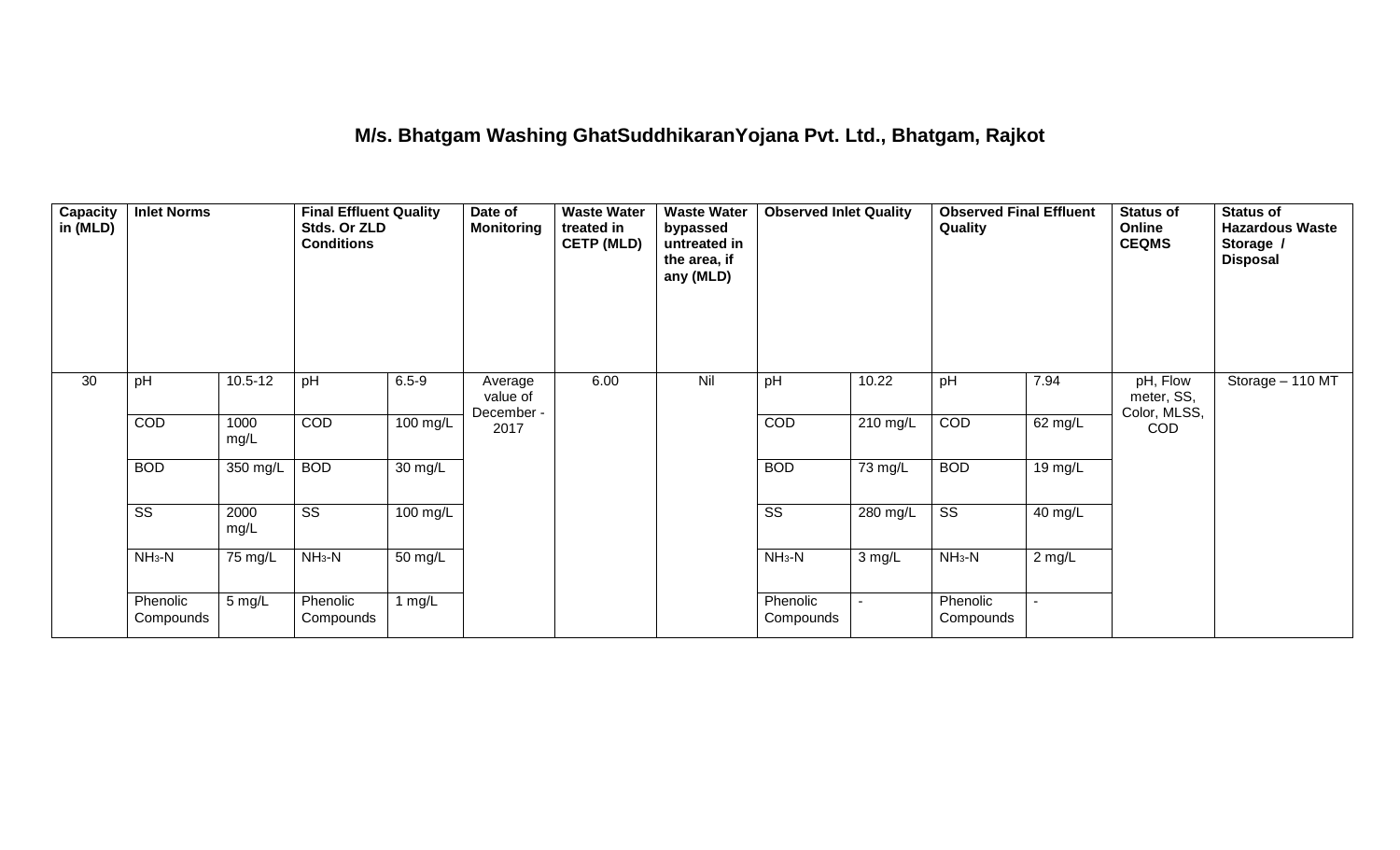#### **M/s. Veraval Industries Association, Veraval, Junagadh**

| $\overline{\mathsf{Capacity}}$<br>in (MLD) | <b>Inlet Norms</b>     |                          | <b>Final Effluent Quality</b><br>Stds. Or ZLD<br><b>Conditions</b> |                      | Date of<br><b>Monitoring</b>      | <b>Waste Water</b><br>treated in<br><b>CETP (MLD)</b> | <b>Waste Water</b><br>bypassed<br>untreated in<br>the area, if<br>any (MLD) | <b>Observed Inlet Quality</b> |                     | <b>Observed Final Effluent</b><br>Quality |                    | Status of<br>Online<br><b>CEQMS</b> | <b>Status of</b><br><b>Hazardous Waste</b><br>Storage /<br><b>Disposal</b> |
|--------------------------------------------|------------------------|--------------------------|--------------------------------------------------------------------|----------------------|-----------------------------------|-------------------------------------------------------|-----------------------------------------------------------------------------|-------------------------------|---------------------|-------------------------------------------|--------------------|-------------------------------------|----------------------------------------------------------------------------|
| 5                                          | pH                     | 5.5 to 9                 | pH                                                                 | 6 to 9               | Average<br>value of<br>December - | 1.5                                                   | Nil                                                                         | pH                            | 6.69                | pH                                        | 7.25               |                                     | $\overline{\phantom{a}}$                                                   |
|                                            | COD                    | 3500<br>mg/L             | COD                                                                | $250 \text{ mg/L}$   | 2017                              |                                                       |                                                                             | COD                           | $1434 \text{ mg/L}$ | COD                                       | 343 mg/L           |                                     |                                                                            |
|                                            | <b>BOD</b>             | 1000<br>mg/L             | <b>BOD</b>                                                         | 100 mg/L             |                                   |                                                       |                                                                             | <b>BOD</b>                    | 631 mg/L            | <b>BOD</b>                                | $133 \text{ mg/L}$ |                                     |                                                                            |
|                                            | $\overline{\text{ss}}$ | 200 mg/L                 | $\overline{\text{ss}}$                                             | 100 mg/L             |                                   |                                                       |                                                                             | $\overline{\text{ss}}$        | 252 mg/L            | $\overline{\text{ss}}$                    | 88 mg/L            |                                     |                                                                            |
|                                            | $NH3-N$                | 50 mg/L                  | $NH3-N$                                                            | $\overline{50}$ mg/L |                                   |                                                       |                                                                             | $NH3-N$                       | 392 mg/L            | $NH3-N$                                   | 330 mg/L           |                                     |                                                                            |
|                                            | Phenol                 | $\overline{\phantom{a}}$ | Phenol                                                             | $\sim$               |                                   |                                                       |                                                                             | Phenolic<br>Compounds         |                     | Phenolic<br>Compounds                     |                    |                                     |                                                                            |